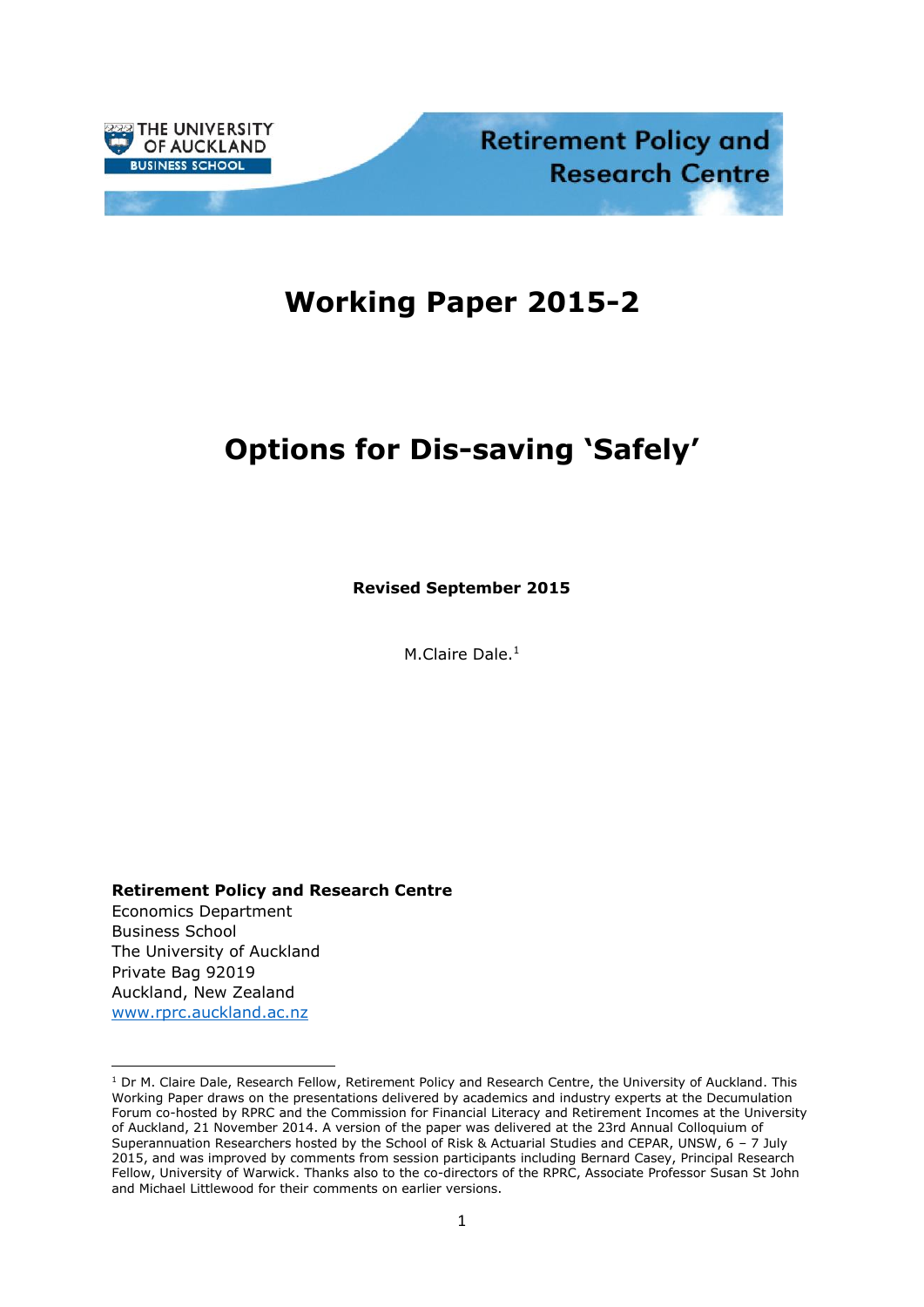#### **The Retirement Policy and Research Centre**

The Retirement Policy and Research Centre is pleased to publish this Working Paper, *Options for 'Dis-saving' Safely*, which draws in particular on the Forum, *Decumulating retirement savings: making the options work,* co-hosted by the RPRC and the (then) Commission for Financial Literacy and Retirement Incomes on 21 November 2014 at the University of Auckland.

'Decumulation' is a formal term for spending down some or all of the assets accumulated prior to retirement, or dis-saving. Since the late 1980s' reforms to the taxation of saving, New Zealand has paid little or no attention to the decumulation phase of retirement saving, and opportunities for realistic annuitisation of accumulated wealth have all but disappeared.

While the living standards of the poorest in New Zealand are protected by social security and means-tested social assistance programmes, middle-income groups face underappreciated risks, such as outliving their capital. Many middle-income retirees, confronted for the first time with management of large lump-sums, for example from KiwiSaver or other retirement savings, are ill-prepared for the task, and unable or unwilling to acquire the skills and knowledge necessary for safe financial management of their asset or to seek expert assistance.

The RPRC's 2014 Forum brought together consumer and sector representatives, actuaries, academics and other experts to develop a report to the Government on the viability of various approaches to the decumulation of savings. The keynote speaker was Jeremy Cooper, Chairman of Retirement Income at ASX-listed Challenger Limited, a major annuity provider in Australia.

This Paper is primarily descriptive. It updates further developments since the forum to provide a snapshot of New Zealand's situation in early 2015.

We look forward to your comments.

For correspondence: Dr M.Claire Dale: [m.dale@auckland.ac.nz.](mailto:m.dale@auckland.ac.nz)

**July 2015**

Anson Sifoln

Michael Limes

Dr Susan St John Michael Littlewood Co-director RPRC Co-director RPRC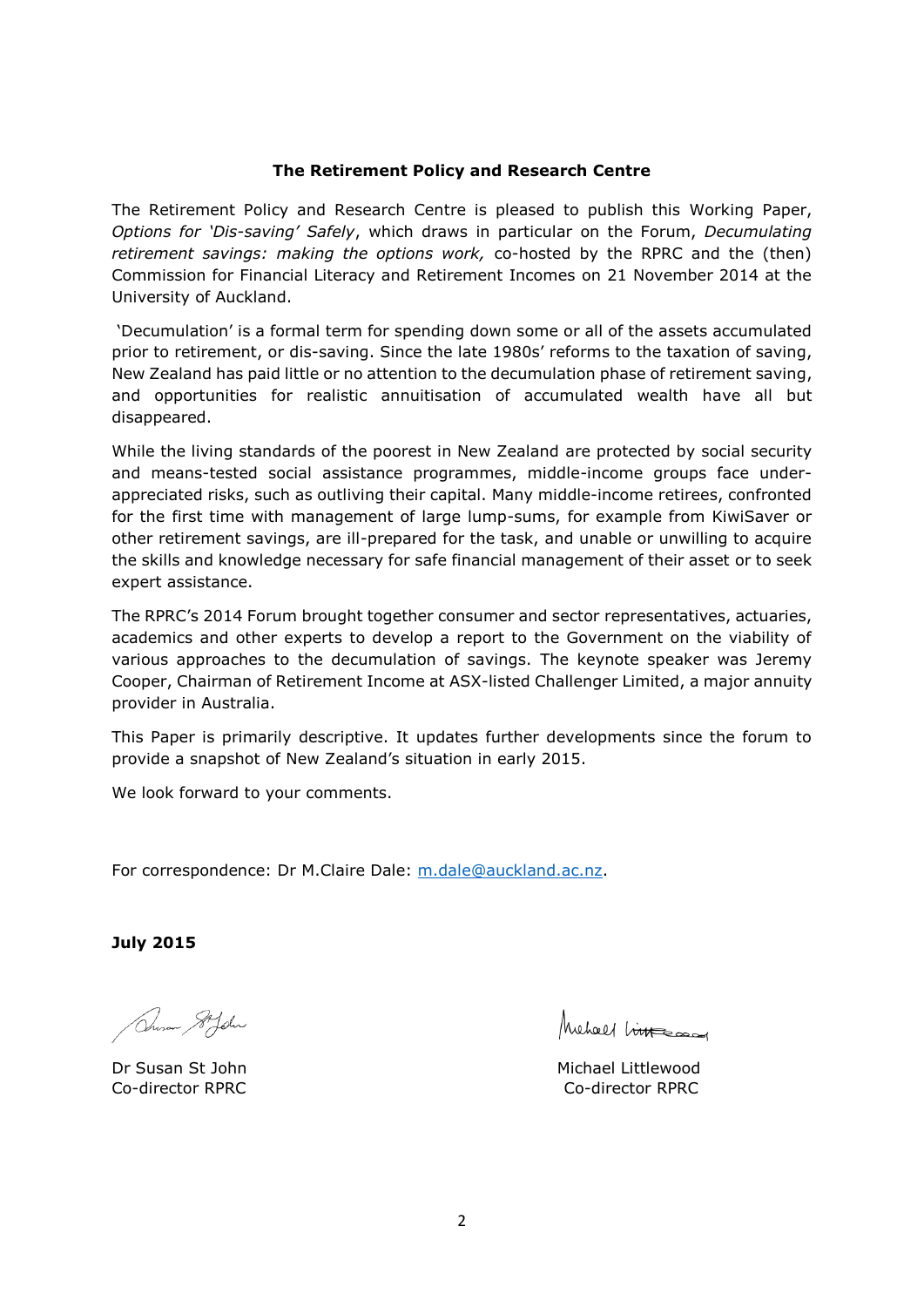# **Working Paper 2015-2 Dis-saving Safely**

### Contents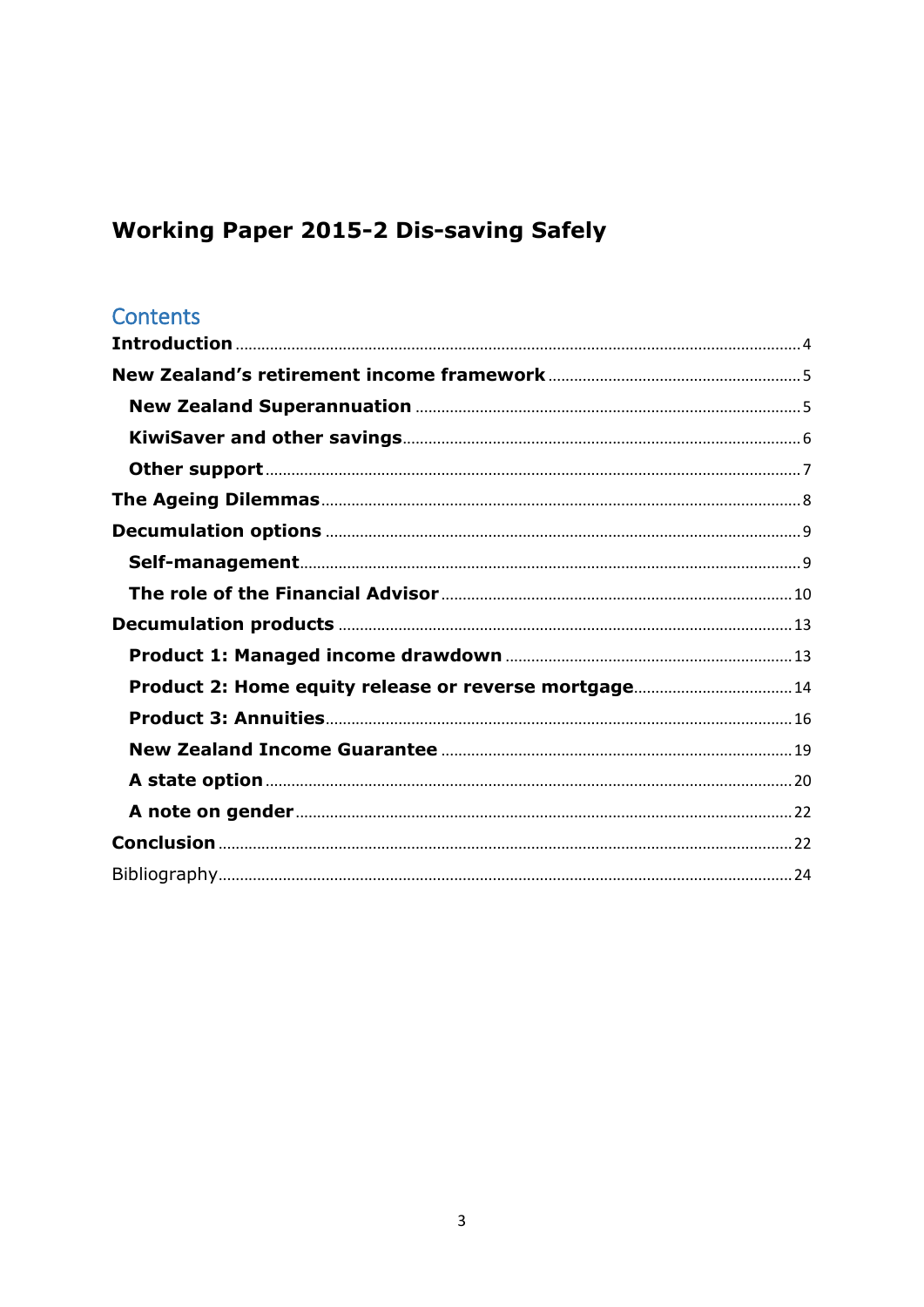## <span id="page-3-0"></span>**Introduction**

In New Zealand, the population aged 65+ is projected to almost double from 635,200 in 2013 to 1,100,000 before 2030. Demographic change exerts pressure on pension and retirement policies, labour markets, and health policies and programmes. The current system funds the provision of services and support for those aged  $65+$  out of taxation – a pay-as-you-go system. As the population ages over the next 20 years, this system will be under considerable stress.

While social security and means-tested social assistance programmes for long-term care (LTC) protect the living standards of the poorest in New Zealand, middle-income groups face under-appreciated risks, such as outliving their capital or needing expensive longterm care [\(St John, Dale and Ashton 2012\)](#page-24-0). Many middle-income retirees, confronted with management of large lump-sums, for example from KiwiSaver or other retirement savings, or from the sale of the over-large family home, are ill-prepared for the task, and unable or unwilling to acquire the skills and knowledge necessary for safe financial management of their asset.

As reported by the Savings Working Group [\(2011, p. 102\)](#page-24-1):

*As it stands, most investors receiving large lump sums early in their retirement (as will increasingly be the case for members of KiwiSaver) will face investment decisions involving larger sums than they have ever seen in their lives. These are complicated decisions on how to best manage their retirement nest-eggs. The SWG is not only concerned with the limited options but also the consequent risk that many will not be able to manage their retirement nest-eggs in their best interests, let alone recognise their vulnerability to bad advice, and the temptation to partly solve the problem by going on a spending spree.*

'Decumulation' is a formal term for dis-saving or spending down some or all of the assets accumulated prior to retirement. New Zealand has paid almost no attention to the decumulation phase of retirement saving since the late 1980s saw the reforms to the taxation of saving. And as is to be expected in a country where there has been no direct government intervention of any kind in the annuities market, the opportunity for realistic annuitisation of accumulated wealth has all but disappeared.

In addition to the complexities of accumulation, preservation and dis-saving, there is the uncertainty associated with ageing. "Central to the modern-day concept of retirement is the need for a regular income that covers the expenses of the active, passive, and frail stages of a retiree's life." [\(Cooper 2014, p. 516\)](#page-23-1). The problem is uncertainty about how long any of the stages or phases will last, and what the total duration of all three phases will be for a given individual. While the averages may be known, individual longevity and morbidity are unknown. This uncertainty adds to the complexity around decumulation decisions.

In recognition of the lack of information and the need for suitable products for middleincome consumers, the Retirement Policy and Research Centre (RPRC), with the (then) Commission for Financial Literacy and Retirement Income (now the Commission for Financial Capability), held a symposium in November 2012: *[Spending the Savings:](http://docs.business.auckland.ac.nz/Doc/2012-Proceedings-Spending-the-Savings-Symposium.pdf)  [Decumulation & Middle-income Retirement.](http://docs.business.auckland.ac.nz/Doc/2012-Proceedings-Spending-the-Savings-Symposium.pdf) <sup>2</sup>* This provided the basis for the Forum in November 2014: *[Decumulating retirement savings: making the options work](http://www.business.auckland.ac.nz/en/about/our-research/bs-research-institutes-and-centres/retirement-policy-and-research-centre-rprc/decumulating-retirement-savings-making-the-options-work/presentations0.html)*.

 $\overline{a}$ 

<sup>2</sup> See Dale [\(2012\)](#page-23-2).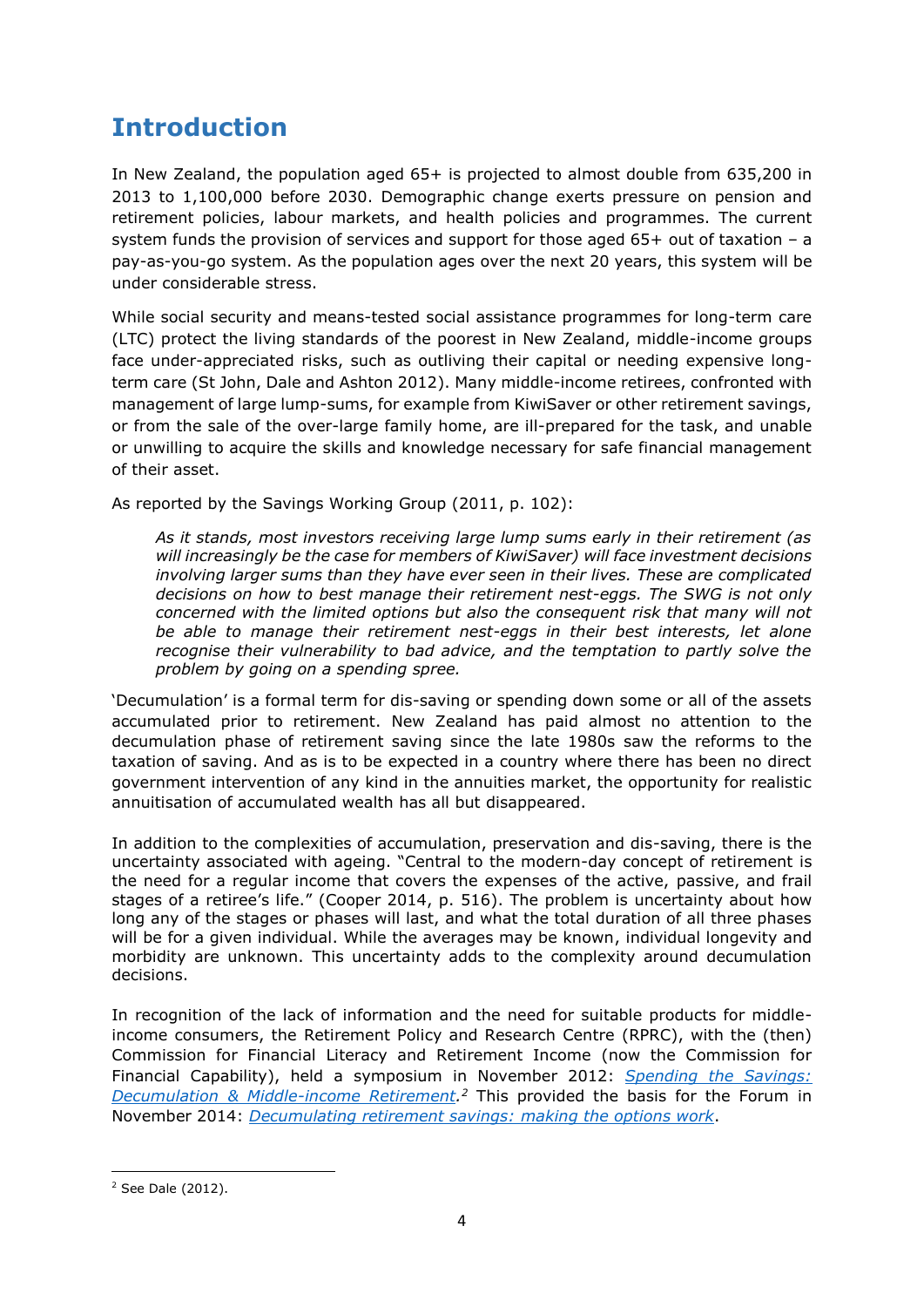This Working Paper draws on the presentations delivered by industry experts and academics at those events, and on subsequent research. The decumulation options discussed here include self-management, home equity release products or reverse mortgages, and a variety of annuity products. Some of these products are available in New Zealand, some are only available overseas, and some are still in the design phase.

In the final session of the RPRC's 2014 Forum, attendees were divided into workshops to discuss the following statement:

*There is a current and future problem of income insecurity for middle income New Zealanders with modest lump-sums on retirement and uncertain life spans. Some form of annuity or income product would be a welcome addition to existing choices of drawdown products.*

The consensus from the workshops was that there is a need for some form of annuity or income product in New Zealand. This paper contributes to that on-going discussion.

### <span id="page-4-0"></span>**New Zealand's retirement income framework**

New Zealand Superannuation (NZS) and KiwiSaver are the foundations of New Zealand's retirement income system.

#### <span id="page-4-1"></span>**New Zealand Superannuation**

NZS is a non-means-tested, universal Tier  $1^3$  pension, paid out of current taxation<sup>4</sup> at a rate determined by marital status and living arrangements<sup>5</sup> (see Table 1).

| Category                                                                                                              |       | Weekly rate |                      | <b>Fortnightly</b> |  |
|-----------------------------------------------------------------------------------------------------------------------|-------|-------------|----------------------|--------------------|--|
|                                                                                                                       |       |             | <b>Net</b>           | payment (net)      |  |
| Single, living alone                                                                                                  |       | \$431.10    | \$374.53             | \$749.06           |  |
| Single, sharing accommodation                                                                                         |       |             | \$396.17<br>\$345.72 | \$691.44           |  |
| Married person or partner in a civil union or de facto<br>relationship                                                |       | \$326.30    | \$288.10             | \$576.20           |  |
| Married or in a civil union or de facto relationship,<br>both qualify                                                 | Total | \$652.60    | \$576.20             | \$1,152.40         |  |
|                                                                                                                       | Each  | \$326.30    | \$288.10             | \$576.20           |  |
| Married or in a civil union or de facto relationship,<br>non-qualified partner included on or after 1<br>October 1991 |       |             | $$618.08$   \$547.64 | \$1,095.28         |  |
|                                                                                                                       |       | \$309.04    | \$273.82             | \$547.64           |  |
| Married, non-qualified partner included <b>before</b> 1<br>October 1991                                               |       | \$652.60    | \$576.20             | \$1,152.40         |  |
|                                                                                                                       |       | \$326.30    | \$288.10             | \$576.20           |  |
| Qualified partner in rest home with non-qualified partner<br>in the community                                         |       | \$295.41    | \$262.64             | \$525.28           |  |
| Hospital rate                                                                                                         |       | \$48.49     | \$43.45              | \$86.90            |  |

**Table 1. New Zealand Superannuation & Veterans Pension rates (tax at "M"), 1 April 2015<sup>6</sup>**

 $3$  Tier 1: basic state pension. Tier 2: earnings-related scheme, with mandatory contributions by employees, employers or both, and can be complicated by the addition of state subsidies and tax concessions. Tier 3: all other voluntary workplace or individual savings or wealth accumulation.

<sup>4</sup> Often referred to as a pay-as-you-go or PAYGO scheme.

<sup>5</sup> The three basic NZS rates are "married", "single sharing", and "single living alone".

<sup>6</sup> See [http://www.workandincome.govt.nz/map/deskfile/nz-superannuation-and-veterans-pension-tables/new](http://www.workandincome.govt.nz/map/deskfile/nz-superannuation-and-veterans-pension-tables/new-zealand-superannuation-and-veterans-pension-ra.html)[zealand-superannuation-and-veterans-pension-ra.html.](http://www.workandincome.govt.nz/map/deskfile/nz-superannuation-and-veterans-pension-tables/new-zealand-superannuation-and-veterans-pension-ra.html)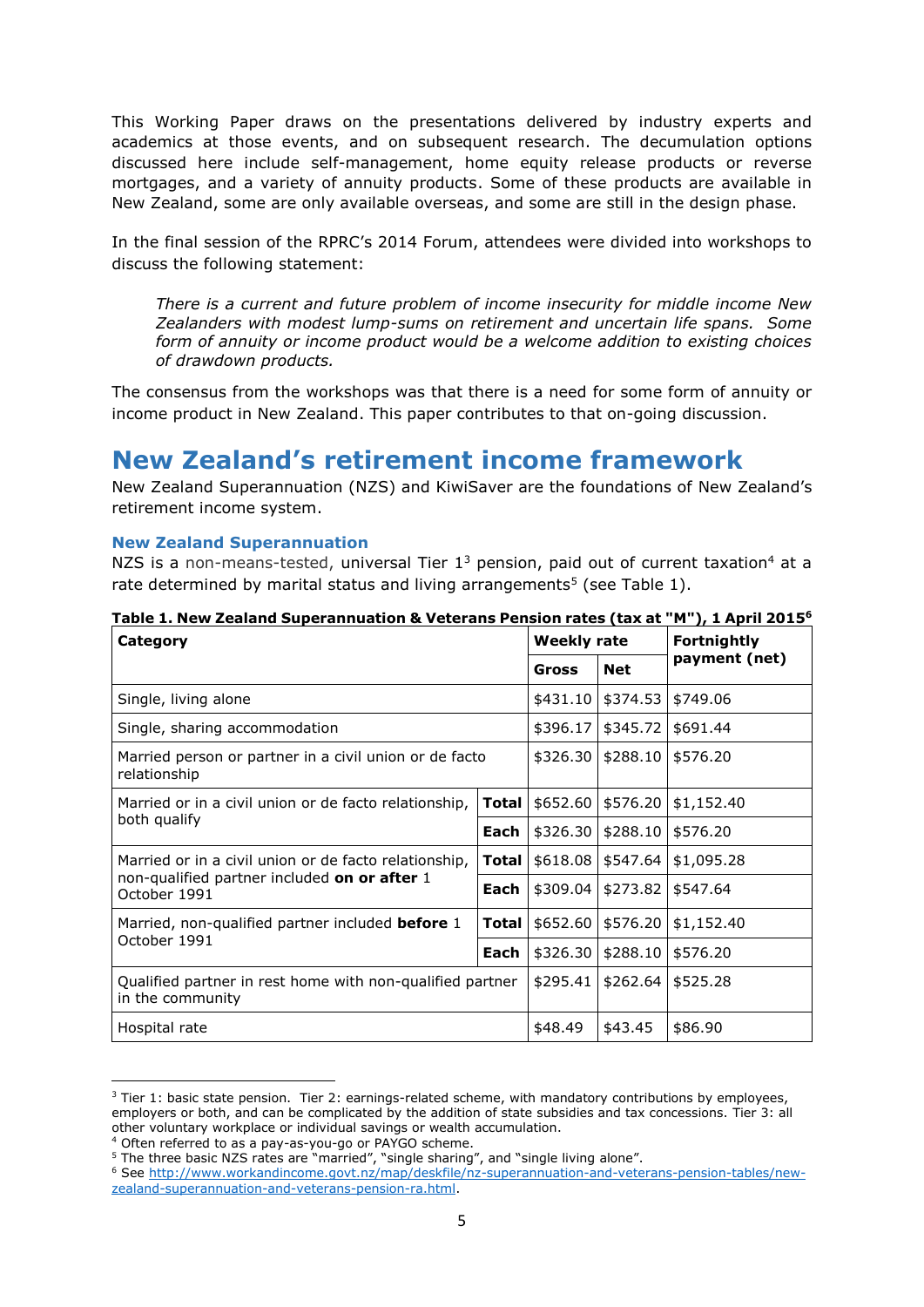In the context of decumulation, it is important to note that the majority of older New Zealanders are heavily dependent on NZS for their income, as reported in *Household incomes in New Zealand: Trends in indicators of inequality and hardship 1982 to 2013*:

- *40% have next to no other income, and the next 20%, those in the middle income quintile for older New Zealanders, receive 80% of their income from NZS*
- *around half of older New Zealanders receive less than \$100 pw from non-government sources (eg employment, private superannuation, other investment returns).* [\(Perry](#page-24-2)  [2014, p. 41\)](#page-24-2)

Eligibility and entitlement to NZS are set out in the New Zealand Superannuation and Retirement Income Act, 2001 (NZSRI Act 2001). As with government-administered basic pension arrangements in many other countries, eligibility is by age and residency. Entitlement to NZS is conditional on reaching age 65, plus a minimum residence requirement of at least 10 years lived in New Zealand over the age of 20, with at least five of these after the age of 50 ("the 10(5) requirement"). The recipient must also be resident in New Zealand at the time of application. The residency or contributory requirement in some countries is as much as 45 years for the full pension. The qualifying age also varies and is increasing in many countries from 65 years to at least 67 years.<sup>7</sup>

Unlike the situation in most other countries, there are no specific contribution or workrelated requirements for NZS. Universal entitlement to NZS may be viewed as a recognition of the paid and unpaid contributions of older citizens [\(TeAra.govt.nz 2006\)](#page-24-3). It is not intended to be a poverty-alleviation device, though it serves this purpose well: the over 65s have the best living standards profile of any age group in New Zealand with low rates of significant hardship [\(Perry 2014\)](#page-24-2). Other major advantages of NZS are administrative simplicity, transparency, and adequacy: 60% of those aged 65+ receive between 80% and 100% of their income from NZS and/or other government transfers [\(Perry 2014, p. 173\)](#page-24-2).

Although NZS is termed "universal" not everyone who is eligible prima facie is entitled to receive it. The NZS Act 2001 provides for the NZS "entitlement" to be reduced against benefits received under the Injury Prevention, Rehabilitation and Compensation Act 2001 (ACC), and in accordance with the direct deduction policy (DDP) set out in section 70 of the Social Security Act 1964.<sup>8</sup>

#### <span id="page-5-0"></span>**KiwiSaver and other savings**

**.** 

NZS is supplemented by KiwiSaver, an auto-enrolment, voluntary, government-subsidised saving scheme,<sup>9</sup> implemented in 2007, with matching compulsory employer contributions, now up to 3% of member's gross pay. There is no doubt about KiwiSaver's popularity with the general public. In December 2014, out of the 4.6 million population, almost 2.5 million are KiwiSavers.<sup>10</sup> However, KiwiSaver is often criticised by industry and academic commentators, for example a report from the RPRC suggested:

 $7$  For example, from July 2017, the qualifying age in Australia starts increasing from 65 years to reach 67 years by 1 July 2023. See [https://www.dss.gov.au/our-responsibilities/seniors/benefits-payments/age-pension.](https://www.dss.gov.au/our-responsibilities/seniors/benefits-payments/age-pension)

<sup>8</sup> More than 10% of the approximately 620,000 New Zealanders over age 65 are entitled to NZS and at least one other public pension from abroad. Numerous complaints received annually by the HRC, the MSD, the Minister of Finance, and the RPRC, or published on www.pensionabuse.co.nz, indicate that the DDP has produced a sense of injustice in many of the affected pensioners.

<sup>&</sup>lt;sup>9</sup> While membership is not compulsory, if an employee does not opt out contributions to KiwiSaver are 3%, 4% or 8%. The employer must match that to 3%. After 12 months, a contributions holiday may be taken. <sup>10</sup> See [https://www.kiwisaver.govt.nz/statistics/monthly/.](https://www.kiwisaver.govt.nz/statistics/monthly/)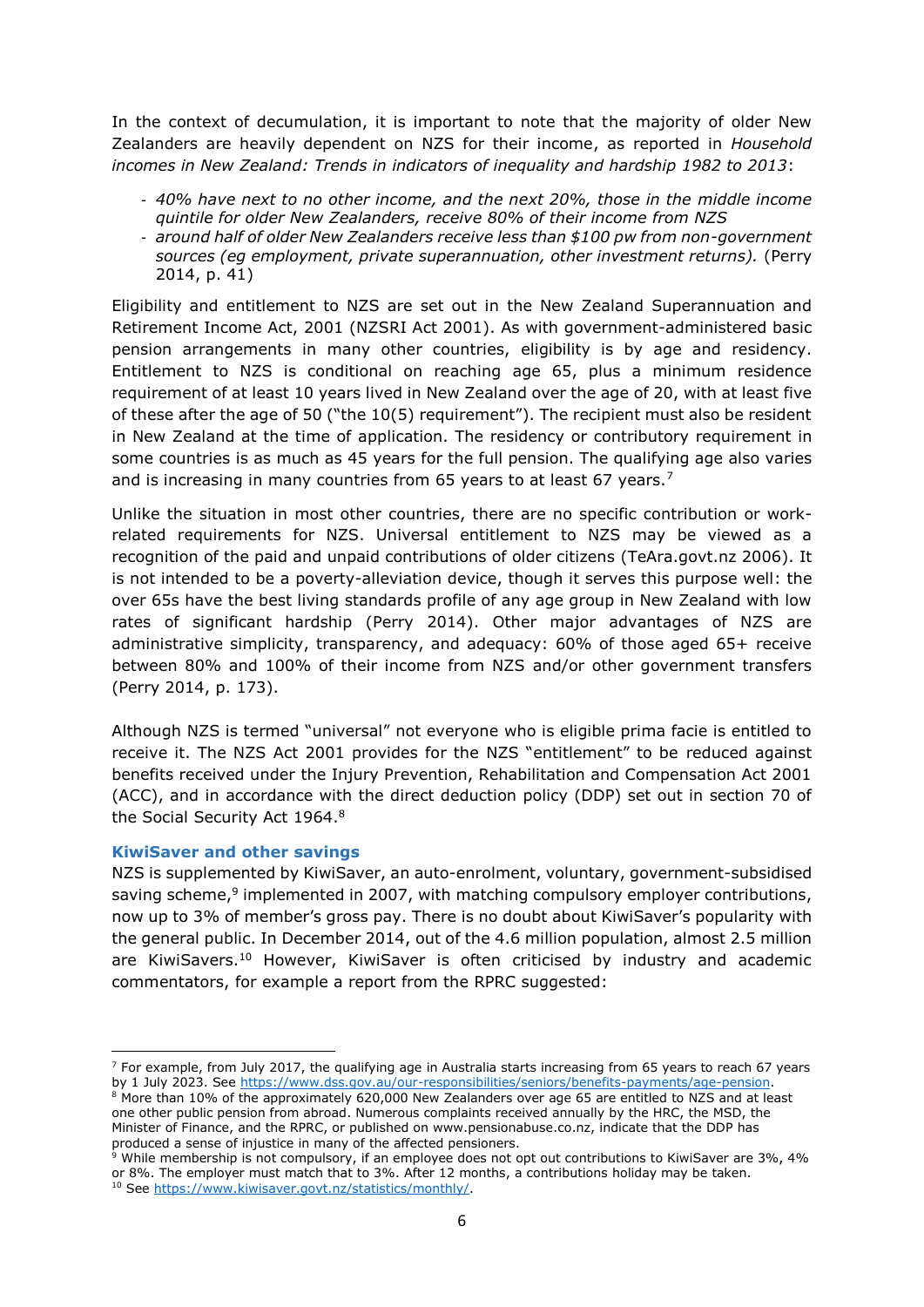*One key lesson from New Zealand is the importance of clarity about the problem to be addressed.… Another crucial lesson from the New Zealand experience is that competition among many providers, and a system of default providers, may not improve consumer outcomes and subsequent rationalisation with mergers and takeovers may be costly. The time-frames around KiwiSaver's introduction were unreasonably short and New Zealand continues to pay the price with poor quality regulation and constant change.… Opening the scheme to children has little justification, and most young adults need help today to pay debts and mortgages before they save for tomorrow. Compensating them by offering housing subsidies only muddies the waters and adds complexity.* [\(St John, Littlewood and Dale 2015,](#page-24-4)  [p. 25-28\)](#page-24-4)

Despite these weaknesses, KiwiSaver's features, particularly soft compulsion, and remarkable growth in membership, have generated considerable international interest [\(St](#page-24-5)  [John, Littlewood and Dale 2010;](#page-24-5) [St John 2014\)](#page-24-6) as countries such as the UK and Ireland develop their own auto-enrolment schemes.

However, a criticism of the design of KiwiSaver is the shallow consideration given to decumulation. There appears to be a general understanding that accumulated savings are available as a lump sum when the member becomes eligible, although there is no requirement to withdraw and arrangements can be made with most providers or with a bank for regular capital draw-downs. However, as a recent paper from the Retirement Income Interest Group of the New Zealand Society of Actuaries states: "Retirees relying on assets to provide income during retirement are exposed to investment risks" [\(O'Connell, Edgar, Ormrod, Mussett, Shirley, Benbow, Eriksen and Channon 2015, p. 16\)](#page-24-7). That paper also notes:

*The existence of KiwiSaver will increase demand for ways of converting assets into retirement income. More and more New Zealanders will reach age 65 with a KiwiSaver balance, and the size of the funds available will grow. We estimate about half of the KiwiSaver members reaching age 65 in twenty-five years' time will have a KiwiSaver balance of \$100,000 or more in real terms.* [\(O'Connell, Edgar et al.](#page-24-7)  [2015, p. 2\)](#page-24-7)

New Zealand also has voluntary and varied Tier 3 superannuation schemes. Some are workplace-based, and subsidised by employers; others are individually directed, through formal saving plans, or by investment. Apart from KiwiSaver, saving arrangements receive no direct tax breaks, although some members are taxed at a lower top rate of 28% instead of 33% in portfolio investment entity (PIE) arrangements.

Accumulated assets may also be in the form of a mortgage-free home, rental property, shares, government bonds and other savings vehicles. A critical factor in preparing for retirement is reduction of debt. Paying off mortgage debt in particular is a highly desirable form of saving as mortgage interest payments are not tax deductible in New Zealand. Home-owners have multiple options for releasing some of their capital during retirement, including down-sizing, subdividing the section, installing a rental unit, and taking in a tenant or a boarder.

#### <span id="page-6-0"></span>**Other support**

**.** 

Other state assistance is also available, including needs-based in-home care and support; the public health system including subsidised GP visits $11$  and some hospital care; the

 $11$  This subsidy applies if the GP is part of a Primary Health Care (PHO) organisation working with the District Health Board to improve access to primary health care. See [http://www.health.govt.nz/our-work/primary](http://www.health.govt.nz/our-work/primary-health-care/about-primary-health-organisations)[health-care/about-primary-health-organisations.](http://www.health.govt.nz/our-work/primary-health-care/about-primary-health-organisations)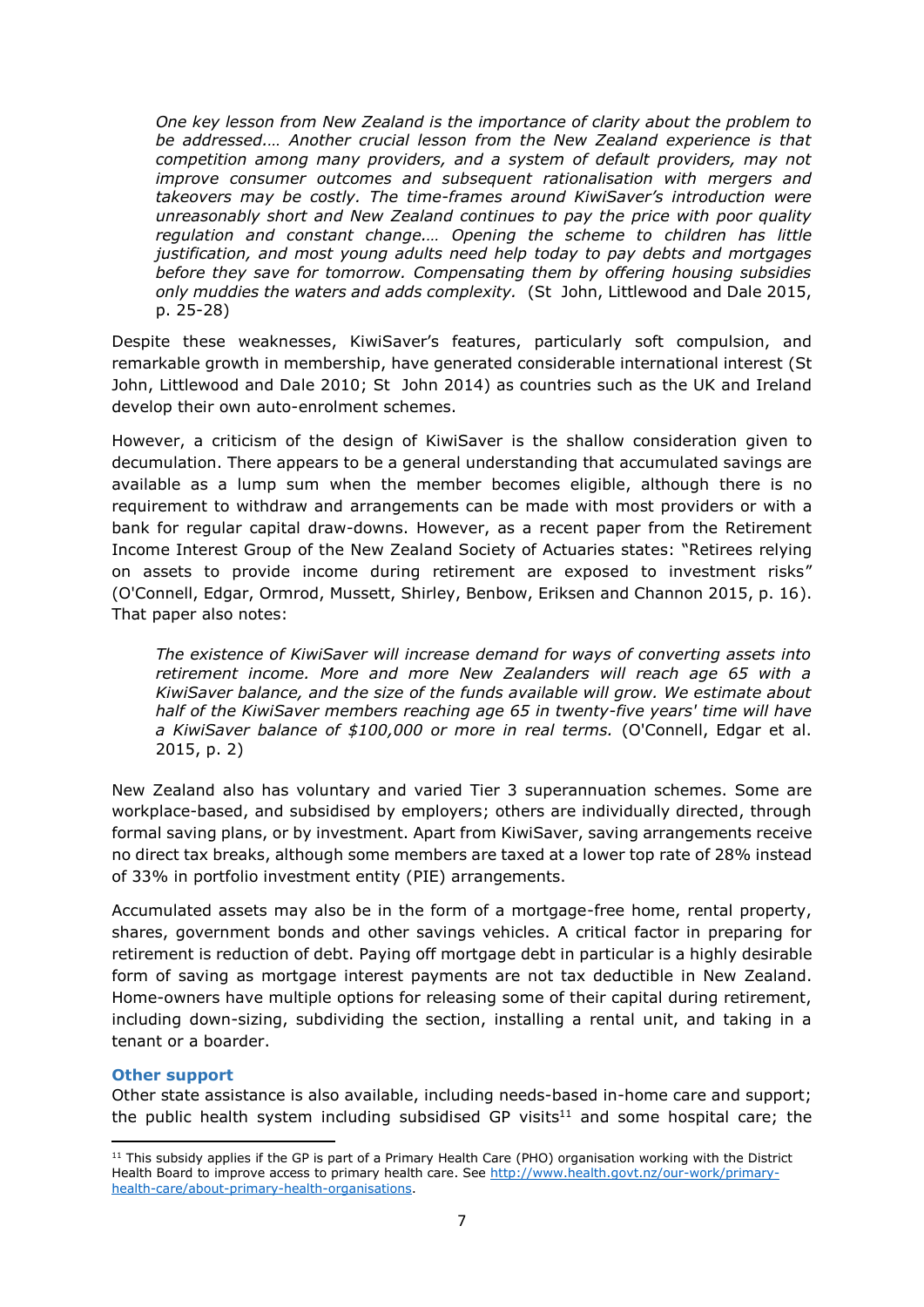Residential Care Subsidy,<sup>12</sup> the income-tested Accommodation Supplement and Work & Income grants (not repayable); and the SuperGold Card discounts on travel and other services [\(Dale 2014\)](#page-23-3).

Access to information regarding the available support and assistance is easy, whether online, at public libraries or at local and national government agencies. Grey Power and Age Concern organisations that offer nationwide support.

### <span id="page-7-0"></span>**The Ageing Dilemmas**

In spite of a sound framework as outlined above, there are risks and uncertainties associated with resourcing one's retirement. For everyone, whatever their wealth, decisions as to how to 'run down' accumulated savings operate in an environment of uncertainty. 'Average' lifetimes can be estimated using period life tables, but individual lifetimes are uncertain. Average life expectancy at age 65 for Kiwis born in 1950 is currently 21.3 years for females and 18.9 years for males, an increase of 1 and 2 years respectively since 2000.<sup>13</sup> Cohort measures may give more realistic (and higher) lifespans. Leaving paid employment at age 65 is likely to mean around 20 years of 'retirement'.

The duration of each of the three phases of retirement: active, passive, and frail, cannot be predicted for any individual. Each phase involves different opportunities and costs.

In phase one, the active phase, the person is likely to be healthy and may still be in the paid work force. In 2011, New Zealand had the fourth highest employment rate of 34 OECD countries in the age group 65-69, and the second highest in age groups 50-64 years [\(Jackson, Cochrane and McMillan 2013\)](#page-23-4). Factors affecting the timing of retirement include one's health and/or that of a family member; expectations based on social norms and individual feelings; and the availability of flexible work arrangements [\(Gorman, Scobie and](#page-23-5)  [Towers 2012\)](#page-23-5).

In phase 2, the passive phase, the person is likely to require some level of regular inhome support or care, and continued workforce participation is unlikely.

In phase 3, the frail person is likely to require support with daily living tasks and residential care. In the final stages of this phase, hospital-level care may be required.

Individuals want to manage their retirement to achieve the best possible quality and outcomes. However, all the decisions need to be made in the reality of vast uncertainty and some significant risks, in particular, running out of funds while still healthy and active.

#### **How much annual income is required?**

One of the reasons to save or 'accumulate' is to draw on those assets in later years for 'income smoothing'. While NZS is a valuable base income, at \$19,475.56 a year after tax for an individual living alone (see Table 1), and may prevent poverty, many find it is not enough to support a modest participatory lifestyle.

Day to day expenses and expectations are different for those in work and those retired, for example, work may add the costs of appropriate clothing, transport costs, and perhaps the additional expenses of fastfood or a housekeeper. However, significant expenses apply

**<sup>.</sup>** <sup>12</sup> See [http://www.workandincome.govt.nz/individuals/a-z-benefits/residential-care-subsidy.html.](http://www.workandincome.govt.nz/individuals/a-z-benefits/residential-care-subsidy.html)

<sup>13</sup> See http://www.stats.govt.nz/Census/2013-census/profile-and-summary-reports/quickstats-65-

plus/population-overview.aspx.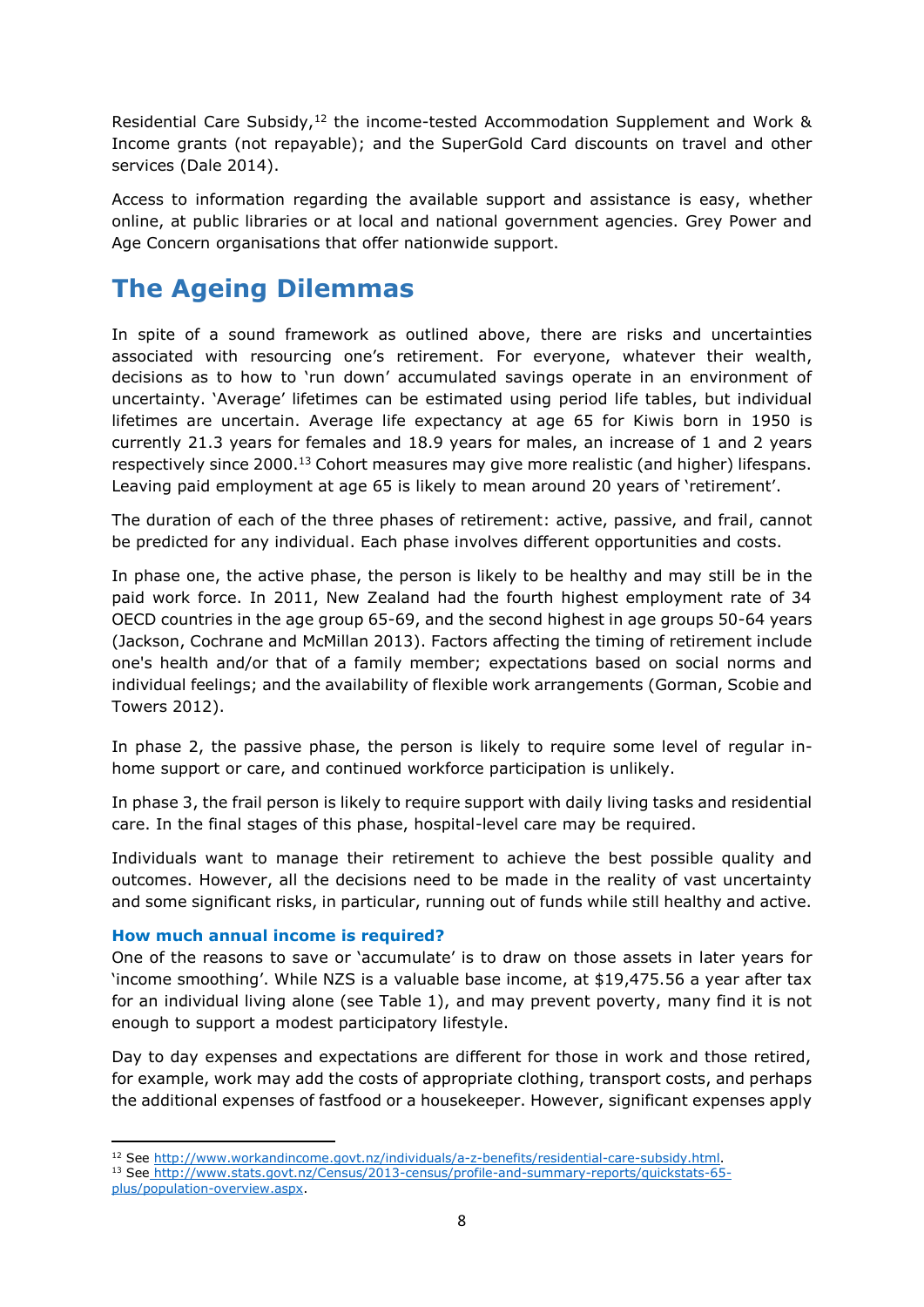whether or not one is in paid employment, including food, power, phone, doctor, rent or mortgage and rates, insurance, and leisure. Particularly for those retirees in rental accommodation, NZS alone may be insufficient although there is a higher living alone rate and a means-tested accommodation supplement is also available.

Research from the University of Auckland suggests \$6,000 to \$8,000 per individual is needed annually in addition to NZS for healthy living [\(O'Sullivan and Ashton 2012\)](#page-24-8).<sup>14</sup> The RPRC has updated this estimate to around \$10,000 annually [\(St John, Dale et al. 2012\)](#page-24-0).

Accumulation of wealth during the 'earning' years can provide resources during the later years to fund a healthier and more comfortable retirement. However, risk and uncertainty remain the enemies, particularly inflation risk (that particularly affects low-return investments); investment risk (investments can be volatile, fund managers can be unskilled and/or unreliable, and businesses fail); longevity risk (living longer than expected and running out of supplementary funds); and mortality risk (living fewer years than expected and leaving unintended bequests). On the other hand there is also the risk of not spending enough, enduring a sub-optimal lifestyle and again leaving unintended bequests.

### <span id="page-8-0"></span>**Decumulation options**

The Australian Productivity Commission [\(2015, p. 76\)](#page-24-9) reported:

*The degree of flexibility that people have in drawing down their superannuation assets has advantages and limitations. A flexible system may be appropriate given the wide variety of needs and circumstances people face in retirement…. However, this flexibility may increase the risk that people outlive their superannuation savings (longevity risk), and potentially allow for some to structure their affairs to maximise access to welfare and taxation benefits.* 

A recent survey for the Inland Revenue Department found that while over 57% of those surveyed reported not having withdrawn any of their KiwiSaver funds, more than a third had withdrawn their money. However, caution is required in using the results of this survey to predict future behaviour of KiwiSavers as over time, balances will be greater. The survey was conducted in 2012, when KiwiSaver had been available for only 5 years.

#### <span id="page-8-1"></span>**Self-management**

**.** 

A principal concern for people managing their wealth during retirement is a lack of capability (comprising opportunity, knowledge and skills) including cognitive decline, which can lead to vulnerability. The current tools to manage the risks of decumulation capital over an uncertain length of life and with risks of ill health are currently few. Many people self-manage, with or without advice.

To self-manage retirement savings, for some people, is a bit like having a pile of car parts and a technical manual dumped in your driveway when you wanted to buy a new car [\(Merton 2014\)](#page-23-6). Even with promotion of financial literacy, and online budget tools, it is an unrealistic task for most people to acquire sufficient financial expertise to manage all the

<sup>&</sup>lt;sup>14</sup> These figures compare with the latest Association of Superannuation Funds of Australia (ASFA) Retirement Standard: a single person looking to achieve a comfortable retirement needs to spend \$42,597 a year, while an individual seeking a 'modest' retirement lifestyle need to spend \$23,489 a year. See [http://www.superannuation.asn.au/resources/retirement-standard.](http://www.superannuation.asn.au/resources/retirement-standard)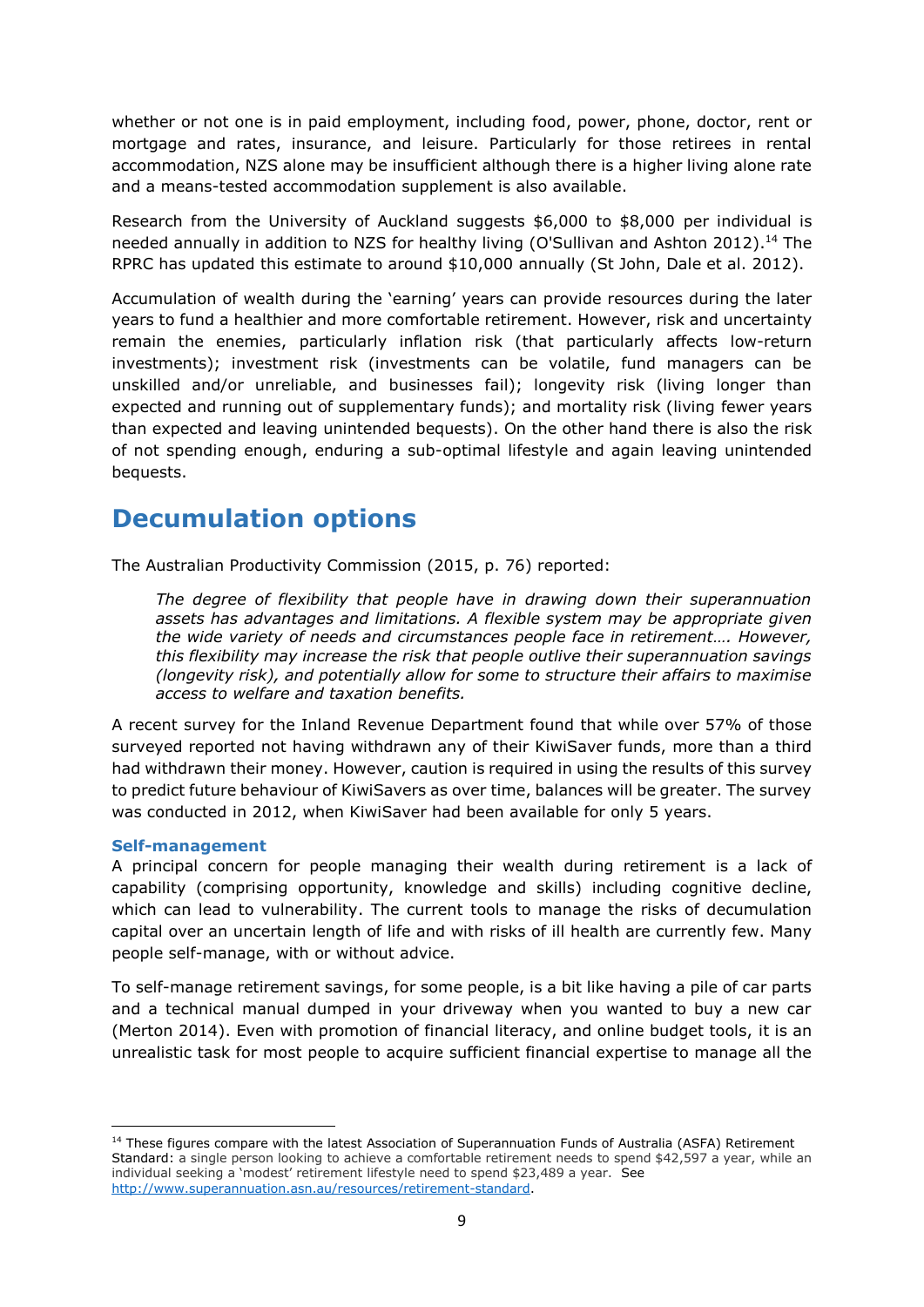investment steps needed to get to their pension goals, and then to manage the distribution of their assets or decumulation over the three phases of retirement.

Decumulation may involve drawdowns over as many as 30 years, so self-management requires careful consideration of assets, aspirations, risk tolerance and time. "Practical and relevant financial guidance will become ever more critical." [\(O'Connell, Edgar et al.](#page-24-7)  [2015, p. 3\)](#page-24-7) It may include a managed drawdown organised with a bank, insurance company or KiwiSaver provider.

In Australia, self-managed super funds (SMSFs) provide a tax-favoured way of saving for retirement, regulated by the Australian Taxation Office (ATO). <sup>15</sup> Generally a SMSF can only pay out a member's super when the member reaches their 'preservation age<sup>'16</sup> and meets one of the conditions of release, such as retirement. The payment can be an income stream or a lump sum. The ATO statistical report for the SMSF market shows its increasing significance, contributing 28% to the overall growth of the \$1.9 trillion Australian superannuation industry, $17$  with approximately 530,000 SMSFs in 2014 representing over 1 million members.<sup>18</sup>

Yet the Australian Treasury's *Financial System Inquiry* [\(2014, p. xvii\)](#page-24-10) was critical of their superannuation system for the following reasons:

*the superannuation system is not operationally efficient due to a lack of strong pricebased competition. Superannuation assets are not being efficiently converted into retirement incomes due to a lack of risk pooling and over-reliance on individual account-based pensions*.

There is no such tax-favoured, self-managed option in New Zealand. The nearest equivalent would be a PIE, for example a managed fund with multiple types of investments for the contributions from investors, and offering a concessional top rate of tax with no restrictions on access.

Some banks and the 'Sorted' website provide online software to assist the savings calculations and organising personal finances prior to retirement, but currently calculators are not available to assist with the dis-saving calculations.<sup>19</sup> Difficulties are likely to emerge when retirees who have no experience in such matters, have to manage the drawdown of this lump sum over an uncertain number of years with uncertainty around possible events such as the need for expensive healthcare or residential care.

#### <span id="page-9-0"></span>**The role of the Financial Advisor**

1

The Financial Advisers Act 2008, part of the Government's response to the finance company failures and the global financial crisis, requires qualification and registration of

<sup>&</sup>lt;sup>15</sup> Correctly established SMSFs can receive contributions and are eligible for significant tax concessions. SMSF members are usually also the trustees who run the trust for the beneficiaries' benefit and are responsible for complying with the superannuation and tax laws. Trustees' administrative obligations include arranging an annual audit, keeping appropriate records, and lodging an annual return with the ATO. See [http://www.superannuation.asn.au/resources/retirement-standard.](http://www.superannuation.asn.au/resources/retirement-standard)

<sup>&</sup>lt;sup>16</sup> Australians can have a preservation age ranging from 55 years to 60 years, depending on date of birth. See [http://www.australiansuper.com/tools-and-resources/questions-and-answers/superannuation](http://www.australiansuper.com/tools-and-resources/questions-and-answers/superannuation-faqs/withdraw/what-is-the-preservation-age.aspx)[faqs/withdraw/what-is-the-preservation-age.aspx.](http://www.australiansuper.com/tools-and-resources/questions-and-answers/superannuation-faqs/withdraw/what-is-the-preservation-age.aspx)

<sup>17</sup> See [https://www.ato.gov.au/Super/Self-managed-super-funds/In-detail/Statistics/Annual-reports/Self](https://www.ato.gov.au/Super/Self-managed-super-funds/In-detail/Statistics/Annual-reports/Self-managed-superannuation-funds--A-statistical-overview-2012-2013/?page=4#Growth_of_SMSF_assets)[managed-superannuation-funds--A-statistical-overview-2012-2013/?page=4#Growth\\_of\\_SMSF\\_assets.](https://www.ato.gov.au/Super/Self-managed-super-funds/In-detail/Statistics/Annual-reports/Self-managed-superannuation-funds--A-statistical-overview-2012-2013/?page=4#Growth_of_SMSF_assets)

<sup>&</sup>lt;sup>18</sup> See [https://www.ato.gov.au/Super/Self-managed-super-funds/In-detail/Statistics/Quarterly-reports/Self](https://www.ato.gov.au/Super/Self-managed-super-funds/In-detail/Statistics/Quarterly-reports/Self-managed-super-fund-statistical-report---June-2014/?page=2)[managed-super-fund-statistical-report---June-2014/?page=2.](https://www.ato.gov.au/Super/Self-managed-super-funds/In-detail/Statistics/Quarterly-reports/Self-managed-super-fund-statistical-report---June-2014/?page=2)

<sup>&</sup>lt;sup>19</sup> See Sorted at [https://www.sorted.org.nz/;](https://www.sorted.org.nz/) for the ANZ KiwiSaver account calculator, see [https://comms.anz.co.nz/kiwisaver-calculator/index.html.](https://comms.anz.co.nz/kiwisaver-calculator/index.html)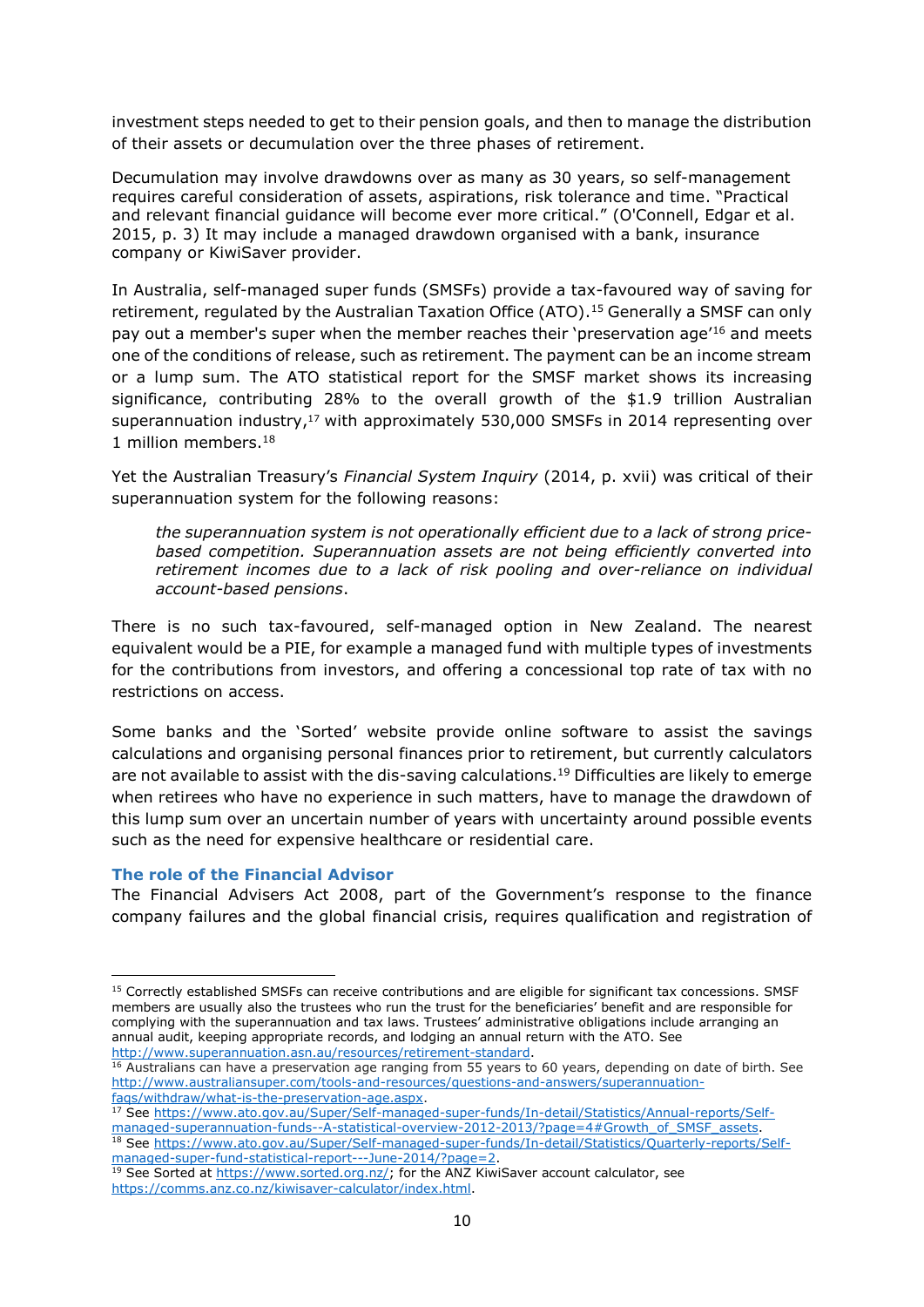financial advisors, and imposes restrictions on the services they can provide. Financial advisers, regulated by the Financial Markets Authority (FMA):<sup>20</sup>

*… give advice about investing and other financial services and products as part of their job or business. They include financial planners, mortgage and insurance brokers and people working for insurance companies, banks and building societies that provide advice about money, financial products and investing.*

*Registered Financial Advisers* (RFAs) can give advice or provide investment management services for products such as bank term deposits, bonus bonds, a share in a co-operative company, a unit in a cash or term portfolio investment entity, a consumer credit contract, an insurance contract (other than an investment-linked contract of insurance), and any other category 2 product<sup>21</sup> specified by the regulations. They can also provide class services and services to wholesale clients.

*Authorised Financial Advisers* (AFAs) can provide the same services as an RFA, but can also provide an investment planning service, and services in relation to category 1 products,<sup>22</sup> such as securities, land investment products, futures contracts, investmentlinked contracts of insurance and regulation-specified other products.<sup>23</sup>

Financial Advisors are required by law to belong to a financial complaints dispute resolution scheme, and must clearly display information about the scheme they belong to. Another element of consumer protection is that the dispute resolution schemes are free to consumers.

Financial advice on decumulation comes at a cost. The Retirement Incomes Interest Group (2015, p. 45) surveyed advice providers to find an average cost of less than \$1,000 for a one-off advice session. An online advertisement from a large company shows the establishment fee for ongoing management of a portfolio could be around \$500, and for portfolios valued between \$100,000 and \$500,000, annual management fees can range from 1.53% on \$100,000 to 1% on \$500,000. There is not yet a culture in New Zealand for advice purely on decumulation, perhaps reflecting the lack of available products.

The preferred system of self-management remains investment in property, including rental property, as the absence of a capital gains tax makes this a tax-favoured investment. However, while it enables accumulation, it does not answer the problems of decumulation.

The Retirement Incomes Interest Group (2015, p. 43) suggest a guidance focus to the complex decumulation problem is more appropriate than a product focus:

*We suggest two approaches are worth developing in order to help guide people to ways to use their resources in retirement to meet their individual needs:* 

 *Simple approved "rules of thumb" freely available, for example on the Sorted website and used on product literature.* 

<sup>1</sup> <sup>20</sup> See [http://www.fma.govt.nz/help-me-comply/financial-advisers/who-needs-to-comply/.](http://www.fma.govt.nz/help-me-comply/financial-advisers/who-needs-to-comply/)

<sup>21</sup> See [http://www.fma.govt.nz/assets/media/375829/173844-do-i-deal-with-category-1-or-category-2](http://www.fma.govt.nz/assets/media/375829/173844-do-i-deal-with-category-1-or-category-2-products-2.pdf) [products-2.pdf.](http://www.fma.govt.nz/assets/media/375829/173844-do-i-deal-with-category-1-or-category-2-products-2.pdf)

 $22$  Ibid.

<sup>&</sup>lt;sup>23</sup> Financial adviser services can also be provided by Qualifying Financial Entities (QFEs), businesses that provide and take responsibility for the conduct of the Financial Advisers and any nominated representatives they employ. Other non-QFE businesses providing financial adviser services have to register as a Financial Service Provider, and can provide services to retail clients through an appropriately authorised or registered individual. Brokers (individuals or companies) act as an intermediary for the client and must be registered and comply with the brokers' conduct and disclosure obligations in the Financial Advisers Act. The Act exempts specific groups of people, including Budgeting Advisors, who only provide financial adviser services in the ordinary course of their jobs or as incidental to their jobs. See [http://www.fma.govt.nz/help-me](http://www.fma.govt.nz/help-me-comply/financial-advisers/who-needs-to-comply/)[comply/financial-advisers/who-needs-to-comply/.](http://www.fma.govt.nz/help-me-comply/financial-advisers/who-needs-to-comply/)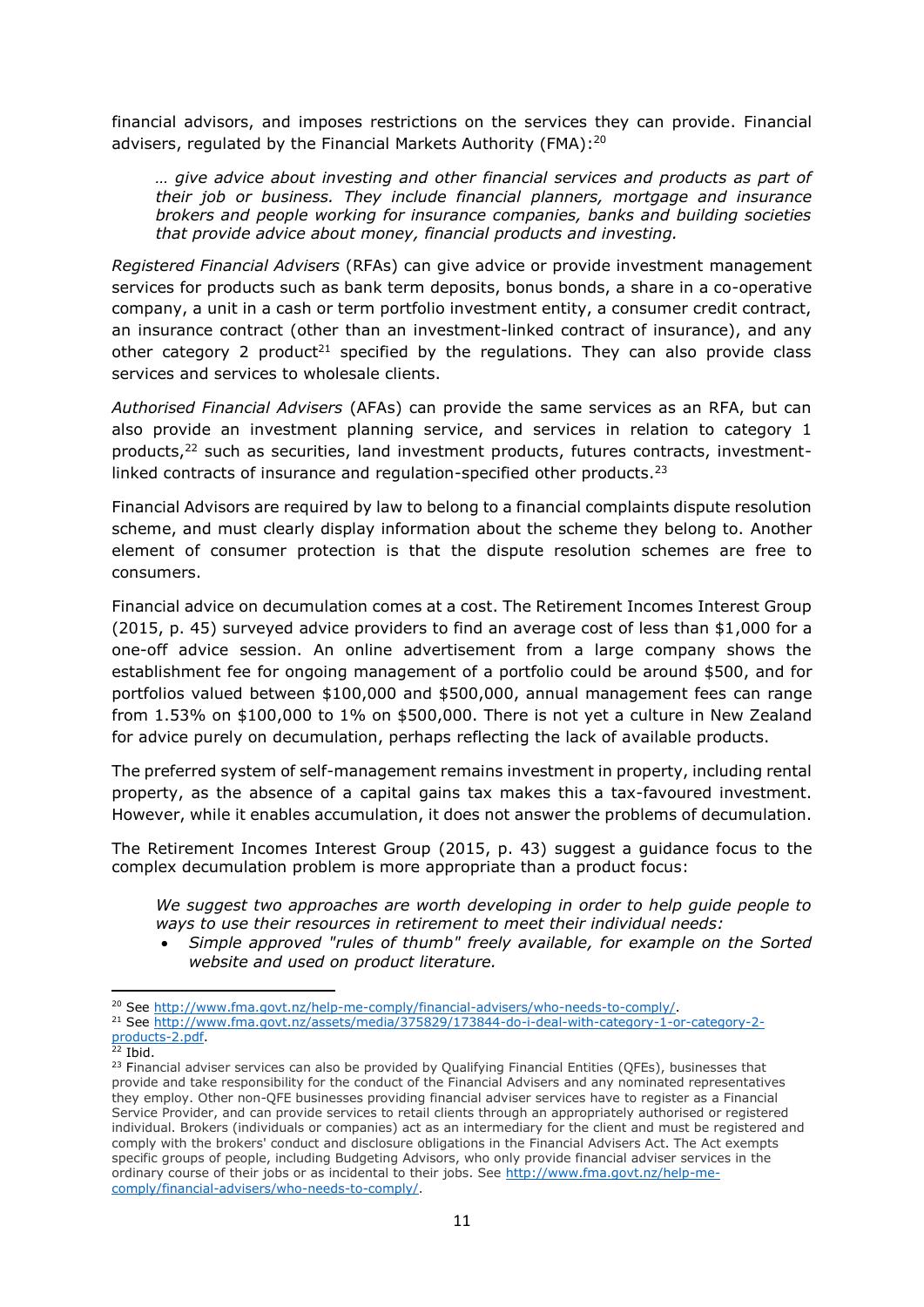*Access to a simple form of approved independent financial guidance at suitable moments during retirement, with consideration to be given to whether this should be a default setting (that is, auto-enrolled but can opt-out) for KiwiSavers with significant balances.* 

In addition, the Group argues that:

*Developing rules of thumb, other tools and guidance in New Zealand would need input from a range of experts, including actuaries. We are concerned, in particular, to ensure that individuals are informed about longevity, mortality, credit, inflation and investment risks and uncertainties around costs including medical and long-term care needs.* (O'Connell et al., 2015, p. 5)

The 'free advice' regime, introduced in the UK to coincide with the abolition of compulsory annuitisation may provide some information on the likely success or failure of this approach. The UK's 2014 Budget announced:

*And we're going to introduce a new guarantee, enforced by law, that everyone who retires on these defined contribution pensions will be offered free, impartial, face-toface advice on how to get the most from the choices they will now have.* [\(Casey](#page-23-7)  [2015\)](#page-23-7)

At a colloquium of superannuation researchers in Sydney, Casey [\(2015\)](#page-23-7) raised some serious questions about how the 'free advice' regime could possibly work: who needs advice, will it be web-based, phone-based, or face-to-face delivery, and who is qualified to deliver it?

The Ministry of Business Innovation and Employment's review of the Financial Advisors Act 2008 set 3 broad goals [\(2015, p. 7\)](#page-23-8):

| Goal 1: Consumers have the<br>information they need to find and<br>choose a financial adviser. | Do consumers understand the regulatory framework?<br>Should there be a clearer distinction between advice and<br>sales?                                                                                                                      |
|------------------------------------------------------------------------------------------------|----------------------------------------------------------------------------------------------------------------------------------------------------------------------------------------------------------------------------------------------|
|                                                                                                | How should we regulate commissions and other conflicts<br>of interest?                                                                                                                                                                       |
| Goal 2: Financial advice is accessible<br>for consumers.                                       | Does the FA Act unduly restrict access to financial advice?<br>How can compliance costs be reduced under the current<br>regime without limiting access to quality financial advice?<br>How can we facilitate access to advice in the future? |
| Goal 3: Public confidence in the<br>professionalism of financial advisers is<br>promoted.      | Should we lift the professional, ethical and education<br>standards for financial advisers?<br>Should the individual adviser or the business hold<br>obligations?                                                                            |

After seeking submissions, a financial industry panel has been assembled to study the submissions and complete the review. The desired outcome of the review would be for the issue of commissions, and the issues raised above by Casey (2015) and the Group (2015), to be resolved. An options paper for public consultation is due to be released in November  $2015<sub>1</sub><sup>24</sup>$  with the final report to the Minister due 1 July 2016.

 $\overline{a}$ <sup>24</sup> See [http://www.mbie.govt.nz/info-services/business/business-law/financial-advisers/review-of-financial](http://www.mbie.govt.nz/info-services/business/business-law/financial-advisers/review-of-financial-advisers-act-2008/faa-review-tor.pdf)[advisers-act-2008/faa-review-tor.pdf,](http://www.mbie.govt.nz/info-services/business/business-law/financial-advisers/review-of-financial-advisers-act-2008/faa-review-tor.pdf) p. 5.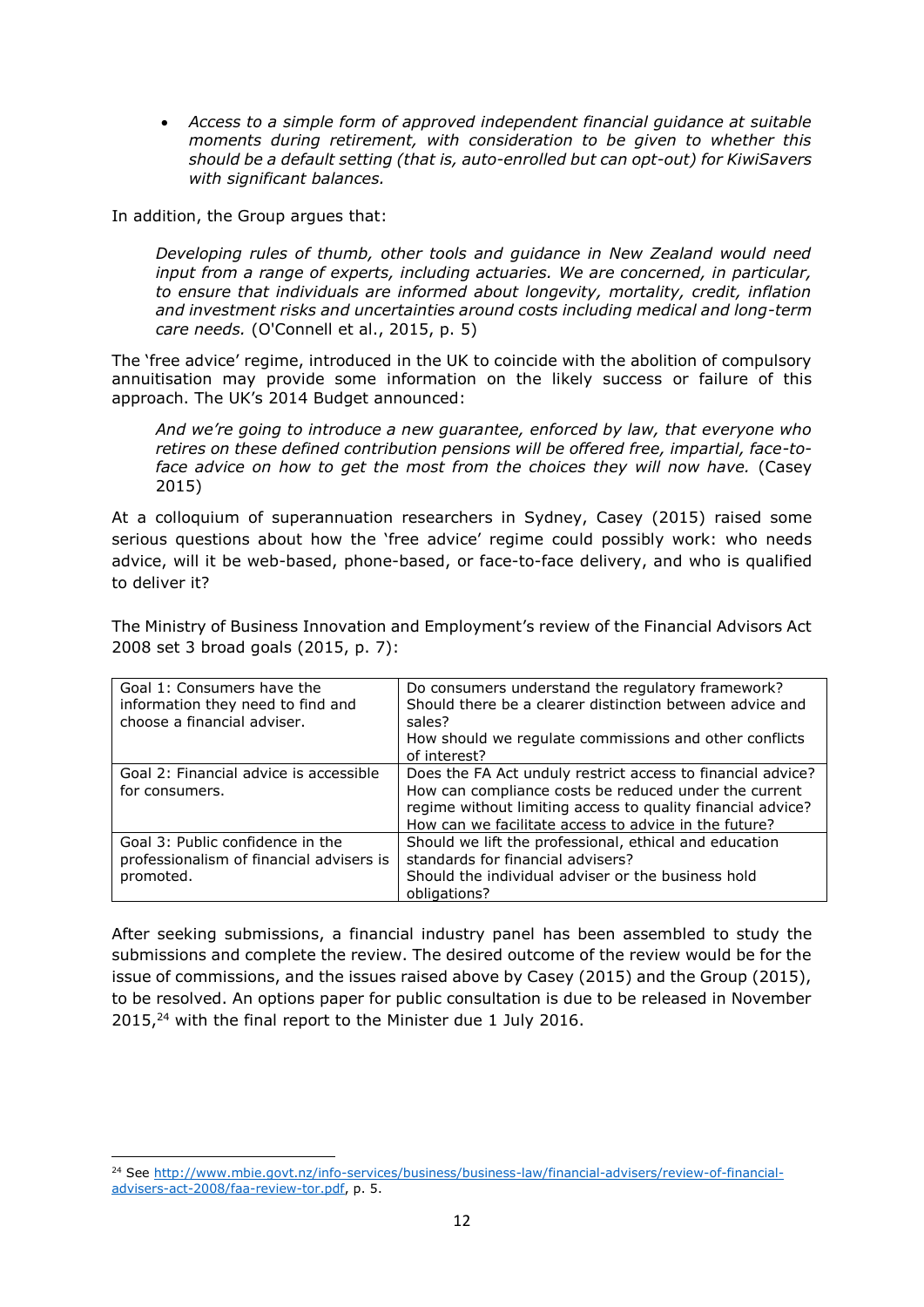### <span id="page-12-0"></span>**Decumulation products**

The three main products for dis-saving are managed income drawdowns; home equity release products or reverse mortgages; and annuities, as offered by various providers, including insurance companies. Of these options, the life annuities market has disappeared in New Zealand and when life annuities were available they were rarely purchased in recent years. This is predictable as this market is subject to market failure and requires some form of state intervention to be viable [\(St John, Dale et al. 2012\)](#page-24-0). While that assessment is reiterated by the Retirement Income Interest Group (2015, p. 42): "Government provision may be the only practical way in which all KiwiSavers could have the option to turn their savings into guaranteed lifetime income", they add: "However, we do not see it as a straightforward or quick solution."

#### <span id="page-12-1"></span>**Product 1: Managed income drawdown**

Managed income drawdowns are offered by financial service providers, KiwiSaver providers and banks, including AMP, ANZ, ASB, BNZ, Fisher, KiwiBank, Mercer, Milford, SuperLife and Westpac.

For example, UDC Finance, wholly owned by ANZ Bank, offers the UDC Secured Term Investment that enables a regular payment amount, pays competitive longer term rates on the principal, and charges no identified fees although costs are no doubt hidden in the interest rate.<sup>25</sup> The minimum principal is  $$5,000$ , and the term is for 1 to 5 years.

SuperLife enables a regular monthly drawdown from the SuperLife savings account to a bank account at the level the member decides. <sup>26</sup> The balance of the savings account continues to be invested with all the standard investment options and flexibility. The managed income can be changed or stopped at any time, and lump sums can be added or withdrawn at any time and for any reason.

Other options include 'capital assured' funds, offered by life insurance companies or fund managers, which aim to provide a stable stream of returns over a relatively long investment period. Term deposits issued by banks typically mature in less than five years. With both these products, the investment can be structured to allow the investor to access a regular income stream.

New Zealand Government Bonds generally extend over terms longer than one year, and currently offer gross annual yields of 3.3% - 4.1%. A combination of semi-annual interest payments, and a return of capital on maturity, can provide income on lump sum investments. The minimum amount for purchase by a member of the public is \$10,000 and multiples of \$1,000 thereafter.<sup>27</sup>

With all of these products, while the interest on investments is taxed, the managed drawdown from a PIE or similar vehicle is not taxed as it is a return of tax-paid capital. Each product also provides a level of flexibility. Different fees apply to different products and providers. New Zealand information on costs associated with managed drawdowns proved elusive. Indications of UK costs, albeit in a different tax environment, are provided below:

<sup>25</sup> See [http://www.bayfinancialpartners.co.nz/fixed-interest-and-bonds/udc-finance-capital-drawdown-facility.](http://www.bayfinancialpartners.co.nz/fixed-interest-and-bonds/udc-finance-capital-drawdown-facility)

<sup>&</sup>lt;sup>26</sup> See [http://www.superlife.co.nz/managed-incomes.html.](http://www.superlife.co.nz/managed-incomes.html)

<sup>&</sup>lt;sup>27</sup> See http://www.nzdmo.govt.nz/securities/govtbonds/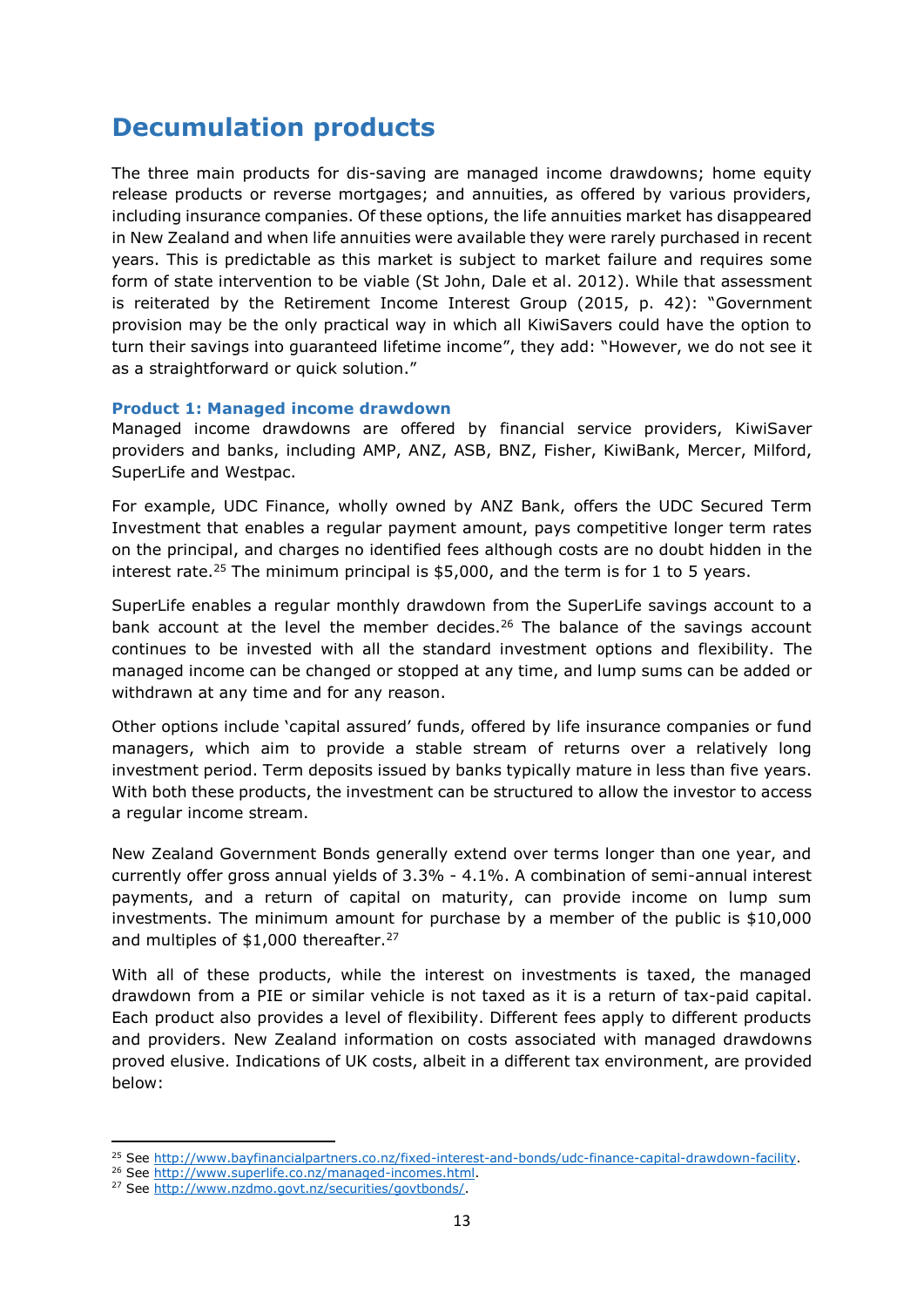*Over the life of an income drawdown arrangement … costs have been estimated at approximately 5% of the initial fund value although large funds will have a lower percentage …. Where drawdown is for a short period of time …, it is possible to setup a plan in a cash or sterling liquidity fund with lower costs. This could include a one-off drawdown fee of £100-£200, an ongoing plan charge for administration of 0.25% and fund charge of 0.15%. .. In addition both annuities and income drawdown have a one-off advice and administration charge to establish the plan. For a smaller fund with one provider of say £50,000 this could be about 1% to 1.5% of the fund value after tax free cash is taken. For larger funds of £150,000 this could be under 1% ….* 28

It is noted that 5 years ago, New Zealand's investment advisors were calling on the industry to develop suitable generic products to provide a retirement income stream, and calling on the Government to make changes to ensure such features as tax-free status of investment returns, enforcement of low management fees, and minimum percentage drawdown.<sup>29</sup>

#### <span id="page-13-0"></span>**Product 2: Home equity release or reverse mortgage**

The Treasury estimates that home owners aged 65+ have over 85% of their wealth in property [\(Scobie, Le and Gibson 2007\)](#page-24-11), and as already noted, over 60% of those aged 65+ rely on NZS for 80% to 100% of their income [\(Perry 2014, p. 41\)](#page-24-2). According to the 2013 Census,<sup>30</sup> almost 75% of people aged over 65 own their home, and of those, over 90% are mortgage-free. $31$  Home ownership was highest for those aged 70–74 years, at 77.5%.<sup>32</sup>

A Home Equity Loan, Home Equity Release, or a Reverse Mortgage is a home loan designed specifically for seniors who are asset-rich and cash-poor: no regular repayments, and only repayable when the owners sell or otherwise move permanently from the residence. Its uses include contributing to available income, home improvements, travel, upgrading the motor vehicle, and supporting the next generation.

Independent legal advice is mandatory before signing up for a reverse mortgage,  $33$  and independent financial advice and discussions with family are encouraged. The 'Code of standards for home equity release products', developed by the Office for Senior Citizens, and published on their website, is voluntary and thus is not binding.

Introduced in New Zealand from about 2003, reverse mortgages were primarily funded by insurance company Dorchester Life, finance companies, and Sentinel [\(Davey 2007\)](#page-23-9). The global financial crisis (GFC) beginning in 2007 had a strong negative impact on confidence and borrowing. The combination of the finance company failures [\(New Zealand Herald](#page-23-10)  [2008\)](#page-23-10) and the GFC impacted on New Zealand's Home Equity Loan market: 6,613 loans

<sup>1</sup> <sup>28</sup> See [https://www.sharingpensions.co.uk/income\\_drawdown.htm.](https://www.sharingpensions.co.uk/income_drawdown.htm)

<sup>29</sup> See [http://www.goodreturns.co.nz/article/976497124/investment-products-for-retirees-need-to-be](http://www.goodreturns.co.nz/article/976497124/investment-products-for-retirees-need-to-be-developed.html)[developed.html.](http://www.goodreturns.co.nz/article/976497124/investment-products-for-retirees-need-to-be-developed.html)

 $30$  The Census questions on housing were ambiguous, and the resulting statistics are debated, for example, see [https://cdn.auckland.ac.nz/assets/business/about/our-research/research-institutes-and](https://cdn.auckland.ac.nz/assets/business/about/our-research/research-institutes-and-centres/RPRC/PensionBriefing/2010-2%20What%20do%20New%20Zealanders%20own%20and%20owe%20-%20News%20from%20SoFIE%202004-2006.pdf)[centres/RPRC/PensionBriefing/2010-2%20What%20do%20New%20Zealanders%20own%20and%20owe%20-](https://cdn.auckland.ac.nz/assets/business/about/our-research/research-institutes-and-centres/RPRC/PensionBriefing/2010-2%20What%20do%20New%20Zealanders%20own%20and%20owe%20-%20News%20from%20SoFIE%202004-2006.pdf)

[<sup>%20</sup>News%20from%20SoFIE%202004-2006.pdf.](https://cdn.auckland.ac.nz/assets/business/about/our-research/research-institutes-and-centres/RPRC/PensionBriefing/2010-2%20What%20do%20New%20Zealanders%20own%20and%20owe%20-%20News%20from%20SoFIE%202004-2006.pdf)

<sup>31</sup> See [http://www.stats.govt.nz/browse\\_for\\_stats/income-and-](http://www.stats.govt.nz/browse_for_stats/income-and-work/Income/SOFIE_HOTPSep04/Commentary.aspx)

[work/Income/SOFIE\\_HOTPSep04/Commentary.aspx,](http://www.stats.govt.nz/browse_for_stats/income-and-work/Income/SOFIE_HOTPSep04/Commentary.aspx) Table 10.

<sup>32</sup> See [http://www.stats.govt.nz/Census/2013-census/profile-and-summary-reports/quickstats-about](http://www.stats.govt.nz/Census/2013-census/profile-and-summary-reports/quickstats-about-housing/home-ownership-individuals.aspx)[housing/home-ownership-individuals.aspx.](http://www.stats.govt.nz/Census/2013-census/profile-and-summary-reports/quickstats-about-housing/home-ownership-individuals.aspx)

<sup>33</sup> The Credit Contracts and Consumer Finance Act 2003 applies. See [http://www.comcom.govt.nz/consumer](http://www.comcom.govt.nz/consumer-credit/consumer-credit-fact-sheets/buy-back-transactions/buy-back-transactions-overview/)[credit/consumer-credit-fact-sheets/buy-back-transactions/buy-back-transactions-overview/.](http://www.comcom.govt.nz/consumer-credit/consumer-credit-fact-sheets/buy-back-transactions/buy-back-transactions-overview/)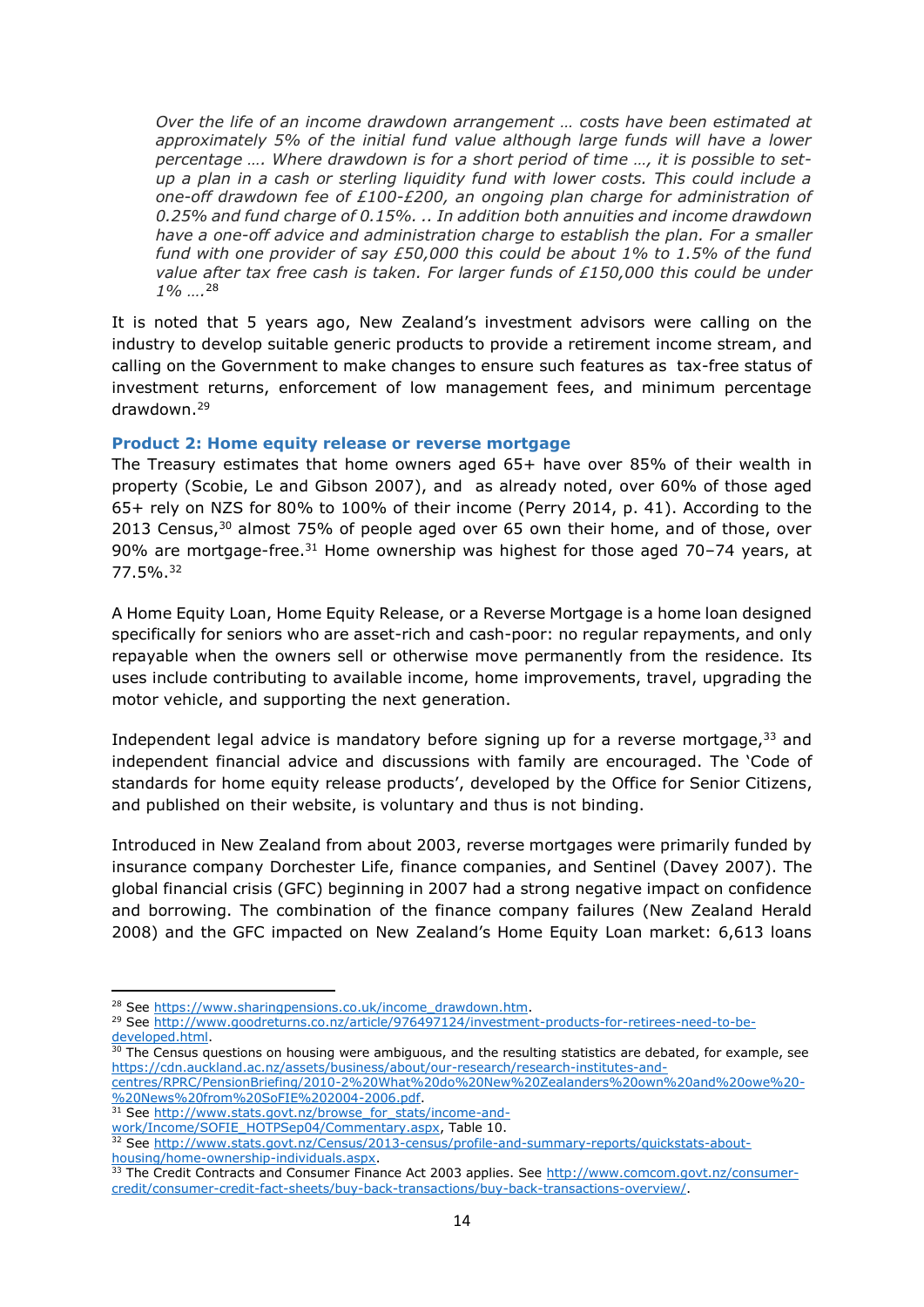were valued at \$447 million in 2009, but by December 2013, this had fallen to an estimated 5,300 loans, with a total book of \$444 million [\(Deloitte 2014\)](#page-23-11).

In 2010 ASB announced it would be the first major New Zealand bank to offer reverse equity mortgages, and these would comply with the code of the Office of Senior Citizens.

*… We are introducing HomePlus in response to demand from our senior customers*. .. *We will also set new ethical standards, particularly around ensuring borrowers seek independent legal advice so they fully understand the arrangement into which they are entering, and that the debt will increase over time due to compounding interest. We are introducing a 90 day cooling off period, and providing guarantees around lifetime occupancy and promising people never have to repay more than the value of their property.* (Catherine McGrath, 2010, ASB's CEO of Customers, Markets and Products)<sup>34</sup>

The ASB's equity release could be taken as a lump sum or as regular automatic payments. In 2010, the interest rate for HomePlus was variable, starting at 7.75% (while ASB's regular variable rate was 6.25%), which included the cost of funding the loans, the risk factor, the guarantees provided and the length of time the money would be tied up. The percentage of the home's value that can be borrowed is determined by the age of the youngest applicant, and increases from 15% at age 65, to 30% at age 80+ (see Table 2).<sup>35</sup> On 3 August 2015, ASB closed its HomePlus reverse equity product to new business, "at this time" [\(Edmunds 2015\)](#page-23-12).

Reverse mortgages were also offered by SBS Bank,<sup>36</sup> TSB Bank, and ANZ Bank.<sup>37</sup> Terms and conditions vary around a 90 day cooling off period, ongoing fees, and interest rates 1% or 2% higher than their standard floating mortgage rate.

The most recent provider is Heartland New Zealand Limited (HNZ), the parent of Heartland Bank. In 2014 Heartland Bank purchased the home equity release businesses of Sentinel and Seniors Money International, and predicted the home equity market would enjoy significant growth through greater product awareness and credibility, demographic changes, and increased retirement funding needs.

Heartland's guarantees for home equity release include: lifetime occupancy, the amount required to repay the loan will never exceed the net sale proceeds of the property, and no requirement to make any loan repayment until the end of the loan.<sup>38</sup> Heartland offers a cooling-off period of only 30 days after taking out the loan, but if a client changes their mind, they can pay off the loan and the application fee is refunded in full.

Terms and conditions vary, although similar fees apply across all providers. Heartland's initial valuation fee is \$550 to \$805, plus an 'Arrangement Fee' of around \$895, can be deducted from the initial drawdown. There may be an 'Equity Protection Option Fee' (insurance charge) of around \$295, and legal costs are likely to be around \$1,000. Other fees for service may include an 'Express Top Up Fee' of \$125 or a 'Further Advance Fee' of \$295 (which can also be deducted from drawdown), a 'Loan Variation Fee' of \$295 (can

<sup>34</sup> See [http://www.nzherald.co.nz/business/news/article.cfm?c\\_id=3&objectid=10668939.](http://www.nzherald.co.nz/business/news/article.cfm?c_id=3&objectid=10668939)

<sup>35</sup> See [https://www.asb.co.nz/homeplus.](https://www.asb.co.nz/homeplus)

<sup>36</sup> See [https://www.sbsbank.co.nz/borrow/for-retirement/advance.](https://www.sbsbank.co.nz/borrow/for-retirement/advance)

<sup>&</sup>lt;sup>37</sup> No online information available for either TSB or ANZ home equity release mortgages.

<sup>38</sup> See [http://homeequityrelease.co.nz/about-home-equity-release/the-heartland-bank-promises/.](http://homeequityrelease.co.nz/about-home-equity-release/the-heartland-bank-promises/)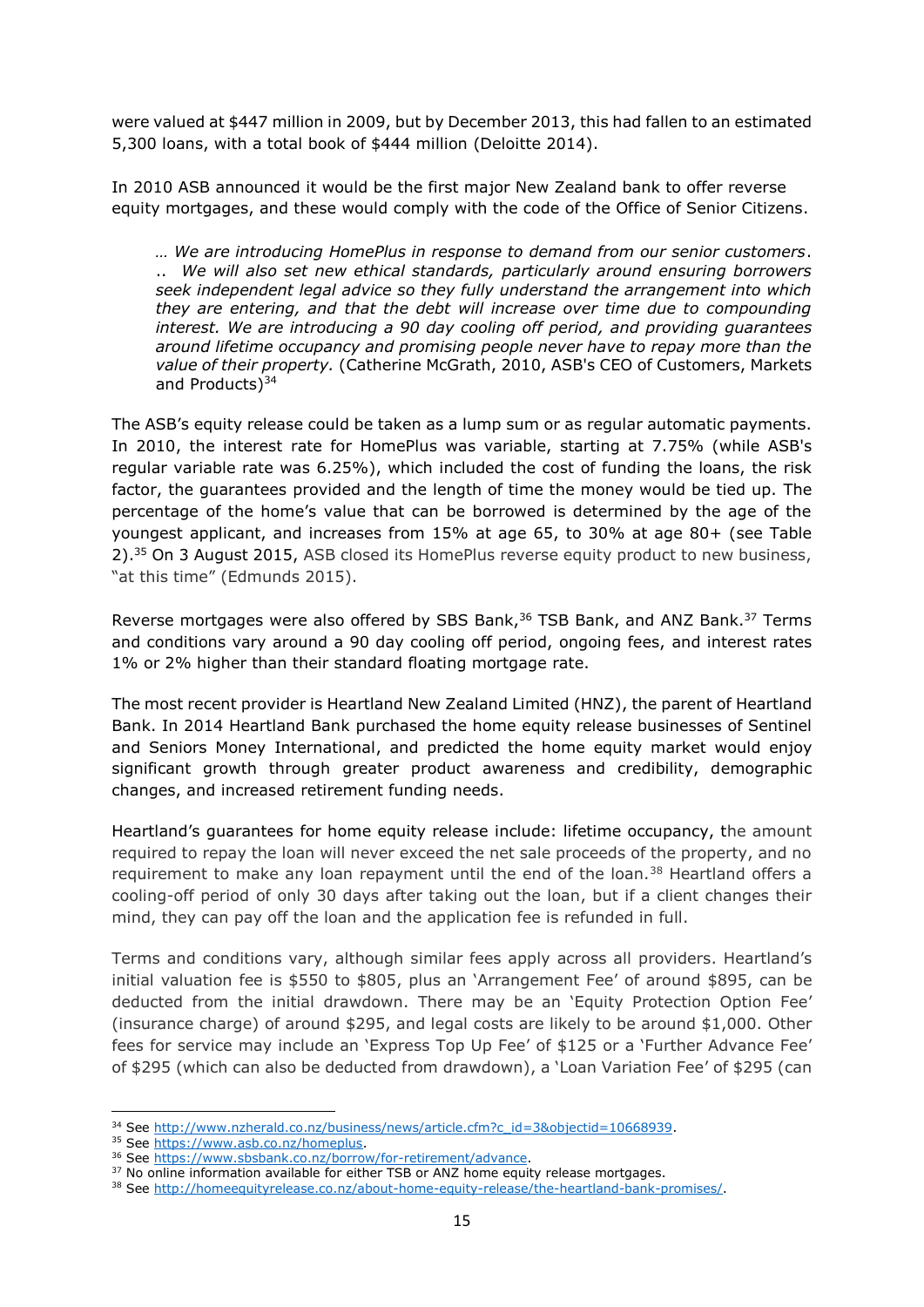be added to loan balance), and a 'Discharge Fee' of \$395 is collected on full repayment of the loan.

As shown in Table 2 below comparing ASB and Heartland, there is variation in the home equity release loan to value ratios based on the age of the youngest borrower.

| Youngest borrower   | Age 65 | Age | Age 75 | Age 80 | Age 85+ |
|---------------------|--------|-----|--------|--------|---------|
| Heartland Maximum % | 20%    | 25% | 30%    | 35%    | 40%     |
| ASB Maximum %       | 15%    | 20% | 25%    | 30%    | 30%     |

|  | Table 2. Two examples of home equity release Loan to Value Ratio |
|--|------------------------------------------------------------------|
|--|------------------------------------------------------------------|

Advantageous features of home equity release include: few reverse mortgages have fixed interest rates, so usually there is no cost for paying the loan back early; cash is freed up, and rising property prices can partially offset the cost of the accumulating interest. Disadvantages include interest rates 1% -2% higher than the standard floating mortgage rate to account for longer-term funding costs, quite high fees, and compounding interest without repayments so that even a modest loan can snowball. For example a \$40,000 loan may be \$77,000 in a decade and reach \$150,000 in 20 years [\(Meadows 2012\)](#page-23-13).

Heartland provides the example of a customer aged 71, beginning with an asset worth \$400,000 15 years ago, borrowing \$75,000 over those 15 years, no repayments, and still having an asset worth almost the original value of  $$400,000<sup>39</sup>$  Of course, in a falling market, the outcome would be very different.

In Australia, the federal government offers a type of annuity product through the "Pension Loan Scheme" that works in the same way as a reverse mortgage but charges a lower interest rate than the banks. Fortnightly instalments are paid to the borrower, creating a secure income stream.

*At present, it's restricted to people who don't qualify for the pension, the debt is secured against the house, and repaid on death. Introduced by the Hawke government at the same time as the assets test for the pension, it has been dogged by very low take-up rates, perhaps because it only allows access to an income stream equal to the full pension, which isn't enough for the baby boomer generation to maintain their lifestyles. Any suggestion that retirees will need to draw on the equity in their homes needs to involve the government either running the scheme or heavily regulating it. Banks should be kept well away and the recent financial advice scandals underscore that*. [\(Thieberger 2015\)](#page-24-12) 40

#### <span id="page-15-0"></span>**Product 3: Annuities**

Existing annuities are of two main types: a 'lifetime annuity' is a lifetime guarantee of income; a 'fixed term' annuity guarantees payments over some set number of years. The principal risk that the annuity can offer protection from is out-living one's savings. $41$ Inflation risk is usually not covered by annuities, yet its effects, particularly given increasing longevity, can be devastating. For example, using the Reserve Bank's 'inflation calculator', a basket of goods and services that cost \$200 in 1985 would cost \$549.62 in 2015, 30 years later.<sup>42</sup> Thus an indexed annuity such as the Government Superannuation Fund has provided for public sector employee would have risen over 175% over the same

**<sup>.</sup>** <sup>39</sup> See the Heartland calculator at [http://www.heartland.co.nz/calculators/home-equity-loan/.](http://www.heartland.co.nz/calculators/home-equity-loan/)

<sup>40</sup> See [http://www.businessspectator.com.au/article/2015/4/30/national-affairs/reverse-mortgage-risky](http://www.businessspectator.com.au/article/2015/4/30/national-affairs/reverse-mortgage-risky-business?utm_source=exact)[business?utm\\_source=exact.](http://www.businessspectator.com.au/article/2015/4/30/national-affairs/reverse-mortgage-risky-business?utm_source=exact)

 $41$  Individuals may also be concerned about provider failure or fraud.

<sup>42</sup> See [http://www.rbnz.govt.nz/monetary\\_policy/inflation\\_calculator/.](http://www.rbnz.govt.nz/monetary_policy/inflation_calculator/)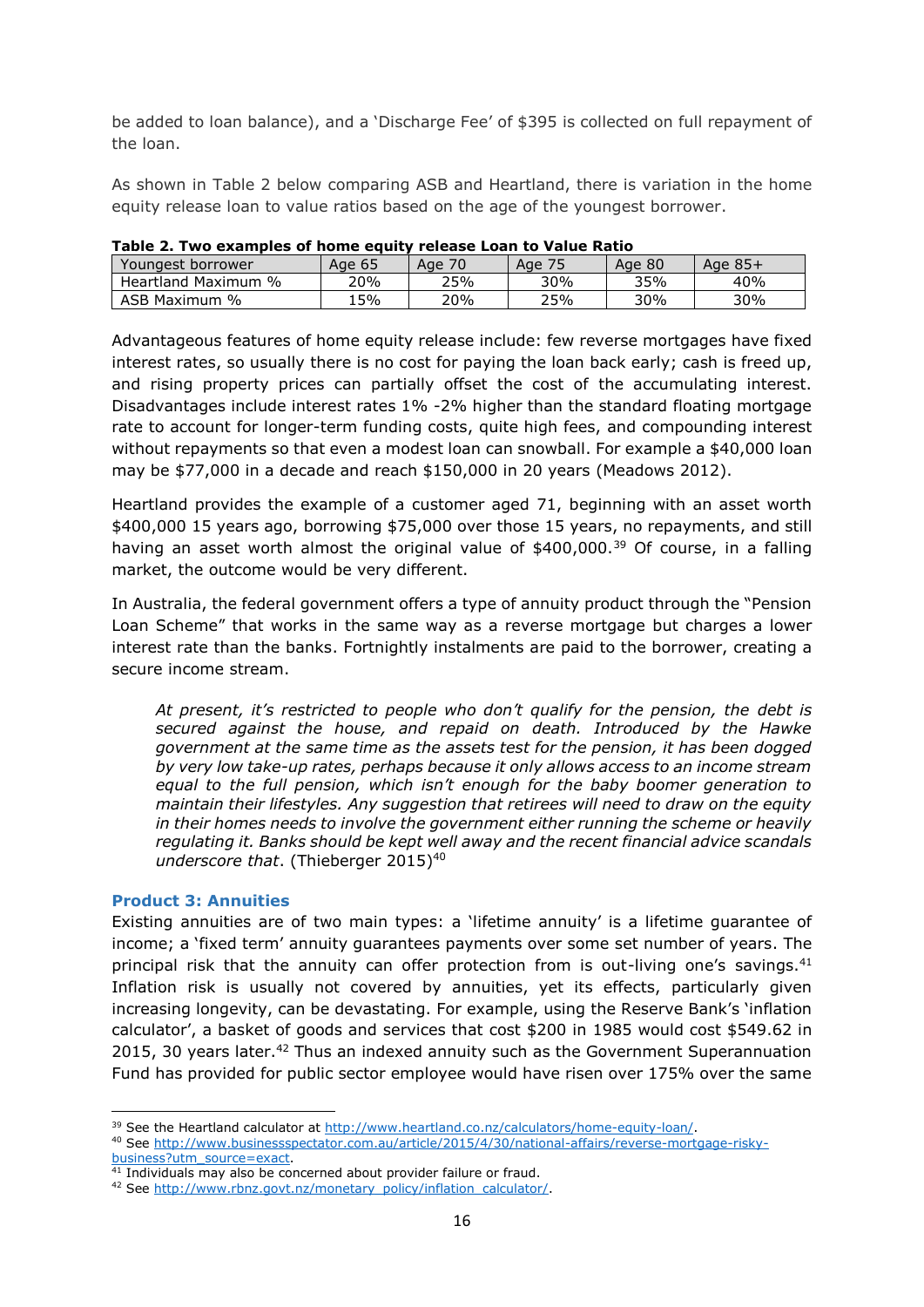30 years. In the 2000s, when inflation risk is low, the bigger risk may be the failure of a fixed annuity to reflect growth in real living standards.

In the UK, until 2014, compulsory purchase of an annuity at age 75 could be justified by the tax concessions given to retirement savings. However, the compulsory framework raised a different set of problems and disadvantages for consumers. High fees for service, and low value meant that in the four years from 2008 to 2012, despite the legal compulsion, almost 1 million retirees refused to buy annuities as they watched the annual income available from purchasing an annuity fall by almost 20%, from about  $E7,300$  to £5,900 for a £100,000 purchase.<sup>43</sup> Annuities were also condemned because they die with the pensioner and do not form part of their estate.<sup>44</sup> A guaranteed period, say ten years, for the payment of the annuity would result in a smaller annuity.

From April 2015, as part of a comprehensive suite of changes to the pension system, including increasing the basic pension, the UK government has given pensioners complete freedom to draw down as much or as little as they want from their 'pension pots', any time they want. In the 3 months from April to June, payments worth £2.5 billion were made to customers from pension pots, £2.3 billion was put into buying nearly 37,500 pension annuities or income drawdown products, and £990 million was invested in around 17,800 annuities, making the average fund invested just over £55,600. 45

The existing ability for pensioners to take 25% of their pension pot tax-free at the point of retirement will remain, but the 55% tax rate for most on drawdown of the remainder will be cut to 20%. At the same time, the UK Government is introducing (and setting aside funding for) a new law-enforced guarantee that everyone who retires on these defined contribution pensions will be offered free, impartial, face-to-face advice on how to get the most from their available choices.<sup>46</sup> Existing annuitants may have the opportunity to sell their contracts for a taxable lump sum. 47

In contrast to the decline of interest in annuities in the UK, interest in Australia seems to be increasing. Australia's *Financial System Inquiry, Final Report,* 2014, made recommendations on five specific themes, including "Lift the value of the superannuation system and retirement incomes". They reported:

*The superannuation system is not operationally efficient due to a lack of strong pricebased competition. Superannuation assets are not being efficiently converted into retirement incomes due to a lack of risk pooling and over-reliance on individual account-based pensions.*

*The Inquiry's recommendations to strengthen the superannuation system aim to:*

 *Set a clear objective for the superannuation system to provide income in retirement.*

 *Improve long-term net returns for members by introducing a formal competitive process to allocate new workforce entrants to high-performing superannuation funds, unless the Stronger Super reforms prove effective.*

**.** 

<sup>&</sup>lt;sup>43</sup> The global financial crisis and increasing longevity contributed to insurers' difficulties in providing desirable annuity products. Also see [http://www.telegraph.co.uk/finance/personalfinance/pensions/9605121/Are-you](http://www.telegraph.co.uk/finance/personalfinance/pensions/9605121/Are-you-one-of-a-million-annuity-rebels.html)[one-of-a-million-annuity-rebels.html.](http://www.telegraph.co.uk/finance/personalfinance/pensions/9605121/Are-you-one-of-a-million-annuity-rebels.html)

<sup>44</sup> See [http://www.theguardian.com/uk-news/2014/mar/19/chancellor-scrap-compulsory-annuities-pension](http://www.theguardian.com/uk-news/2014/mar/19/chancellor-scrap-compulsory-annuities-pension-overhaul)[overhaul.](http://www.theguardian.com/uk-news/2014/mar/19/chancellor-scrap-compulsory-annuities-pension-overhaul)

<sup>45</sup> See [http://citywire.co.uk/new-model-adviser/news/pension-freedoms-savers-withdraw-2-5bn-from](http://citywire.co.uk/new-model-adviser/news/pension-freedoms-savers-withdraw-2-5bn-from-pots/a835424?re=35826)[pots/a835424?re=35826.](http://citywire.co.uk/new-model-adviser/news/pension-freedoms-savers-withdraw-2-5bn-from-pots/a835424?re=35826)

<sup>46</sup> See [http://www.theguardian.com/uk-news/2014/mar/19/chancellor-scrap-compulsory-annuities-pension](http://www.theguardian.com/uk-news/2014/mar/19/chancellor-scrap-compulsory-annuities-pension-overhaul)[overhaul.](http://www.theguardian.com/uk-news/2014/mar/19/chancellor-scrap-compulsory-annuities-pension-overhaul)

<sup>47</sup> See *The Guardian*: [http://www.theguardian.com/money/2015/mar/21/selling-annuity-good-cash-deal.](http://www.theguardian.com/money/2015/mar/21/selling-annuity-good-cash-deal)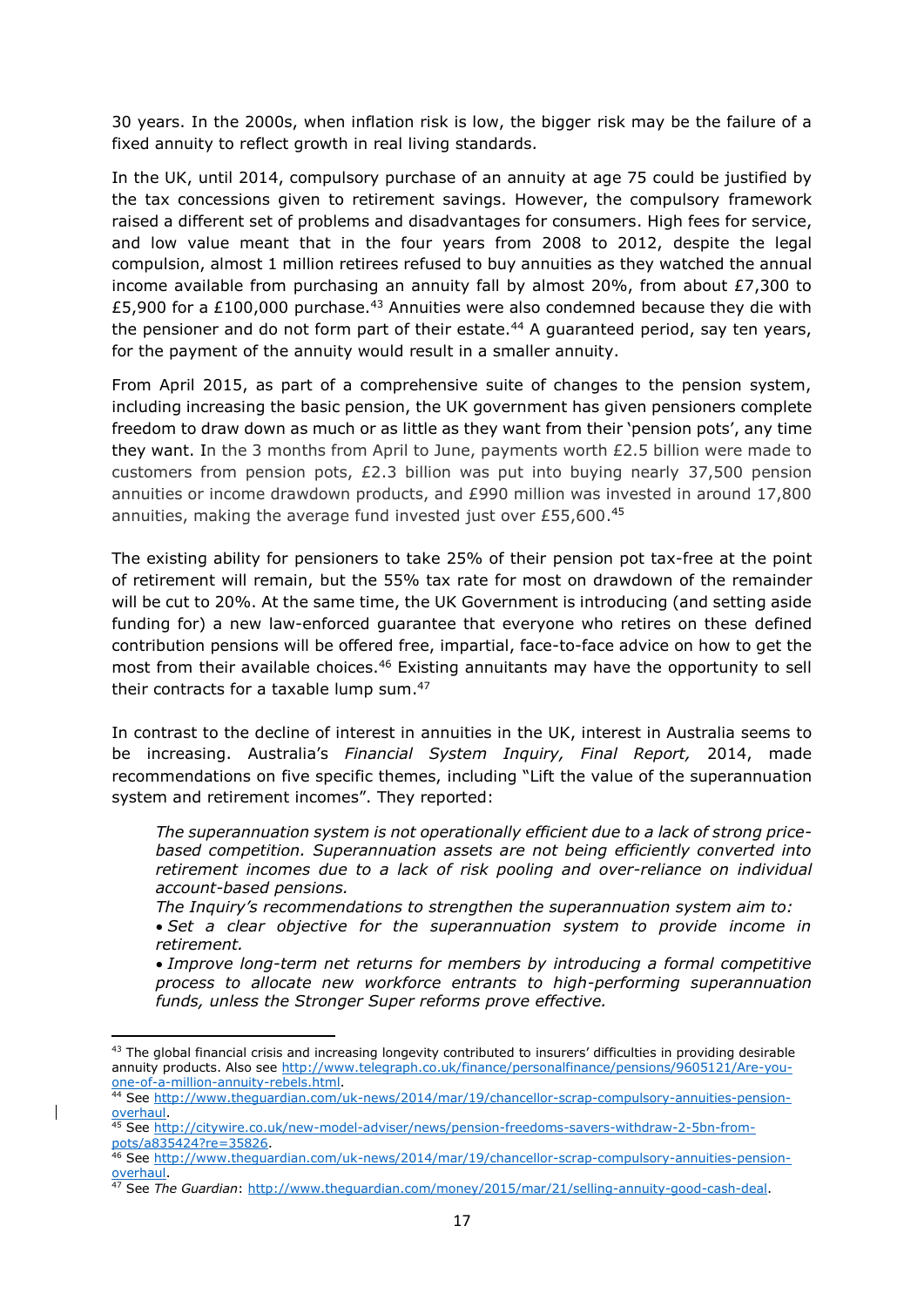*Meet the needs of retirees better by requiring superannuation trustees to pre-select a comprehensive income product in retirement for members to receive their benefits, unless members choose to take their benefits in another way.* [\(Murray, Davis,](#page-23-14)  [Hewson and McNamee 2014\)](#page-23-14)

Australia's *Financial System Inquiry Final Report* made the following recommendation: "Require superannuation trustees to pre-select a comprehensive income product for members' retirement." (The Treasury Australia 2014, p. 117).

*This recommendation seeks to: Better meet the needs of retirees, including those who are disengaged or less financially sophisticated, and provide a more seamless transition to the retirement phase of superannuation; Achieve the objectives of the superannuation system… by strengthening the focus on providing retirement incomes; [and] Improve Australians' standard of living during their working lives and retirement through greater risk pooling.* (The Treasury Australia 2014, p. 118)

Perhaps the name change from 'annuity' to 'retirement income product' will help to overcome the negative history associated with such products.

In November 2014 at the RPRC's forum on decumulation, Jeremy Cooper, Chairman of Retirement Income at Challenger Limited, Australia, was invited to share their recent experiences with annuities.<sup>48</sup> In 2010, Challenger undertook research to develop and offer a new, simple annuity product. The result was an annuity that guaranteed income for life, access to capital, and low product fees.

Challenger's 2013 survey of 3,500 members of National Seniors Australia revealed that the highest priorities for Australia's retirees are: health considerations; outliving their savings or longevity risk; peace of mind that emerges from a regular, dependable income in retirement; and protection against inflation. In Australia's favourable tax environment, Challenger's annuity products have proved popular: annuity sales have increased by 560% over the last six years from \$500 million to \$2.8 billion.<sup>49</sup> The tax concessions seem an important driver for that change.

In New Zealand, of around 640,000 people aged 65+, only one in 10 has an additional income stream from an occupational pension or annuity-type product. "There are around 22,000 company scheme pensions and 46,000 pensions paid to retired civil servants." [\(St](#page-24-13)  [John 2014\)](#page-24-13). In 2012, only three private life annuities were purchased [\(Neilson 2012\)](#page-23-15) and that market is now best described as non-existent. Like reverse mortgages, many negative experiences, including high costs, low implicit returns and a loss of flexibility, have discouraged potential purchasers.

In 2011, New Zealand's Savings Working Group recommended that planning commence immediately to address the "acute" issue of the lack of a material annuities market in New Zealand for anyone receiving lump sum retirements payments from their superannuation schemes:

*The SWG also recommends that consideration be given to whether members of KiwiSaver should, in time, be* required *to take some portion of their withdrawal in the form of such an annuity/NZ Superannuation increase (rather than as a lump sum)…. [T]he SWG would like to see the government consider facilitating long-term* 

**<sup>.</sup>** <sup>48</sup> See [https://cdn.auckland.ac.nz/assets/business/about/our-research/research-institutes-and-](https://cdn.auckland.ac.nz/assets/business/about/our-research/research-institutes-and-centres/RPRC/Decumulating-the-savings/2%20JCooper%20Decumulation%20Challenger.pdf)

[centres/RPRC/Decumulating-the-savings/2%20JCooper%20Decumulation%20Challenger.pdf.](https://cdn.auckland.ac.nz/assets/business/about/our-research/research-institutes-and-centres/RPRC/Decumulating-the-savings/2%20JCooper%20Decumulation%20Challenger.pdf)

<sup>49</sup> See [http://www.fool.com.au/2014/10/10/heres-why-challenger-ltd-is-well-priced-for-long-term-gains/.](http://www.fool.com.au/2014/10/10/heres-why-challenger-ltd-is-well-priced-for-long-term-gains/)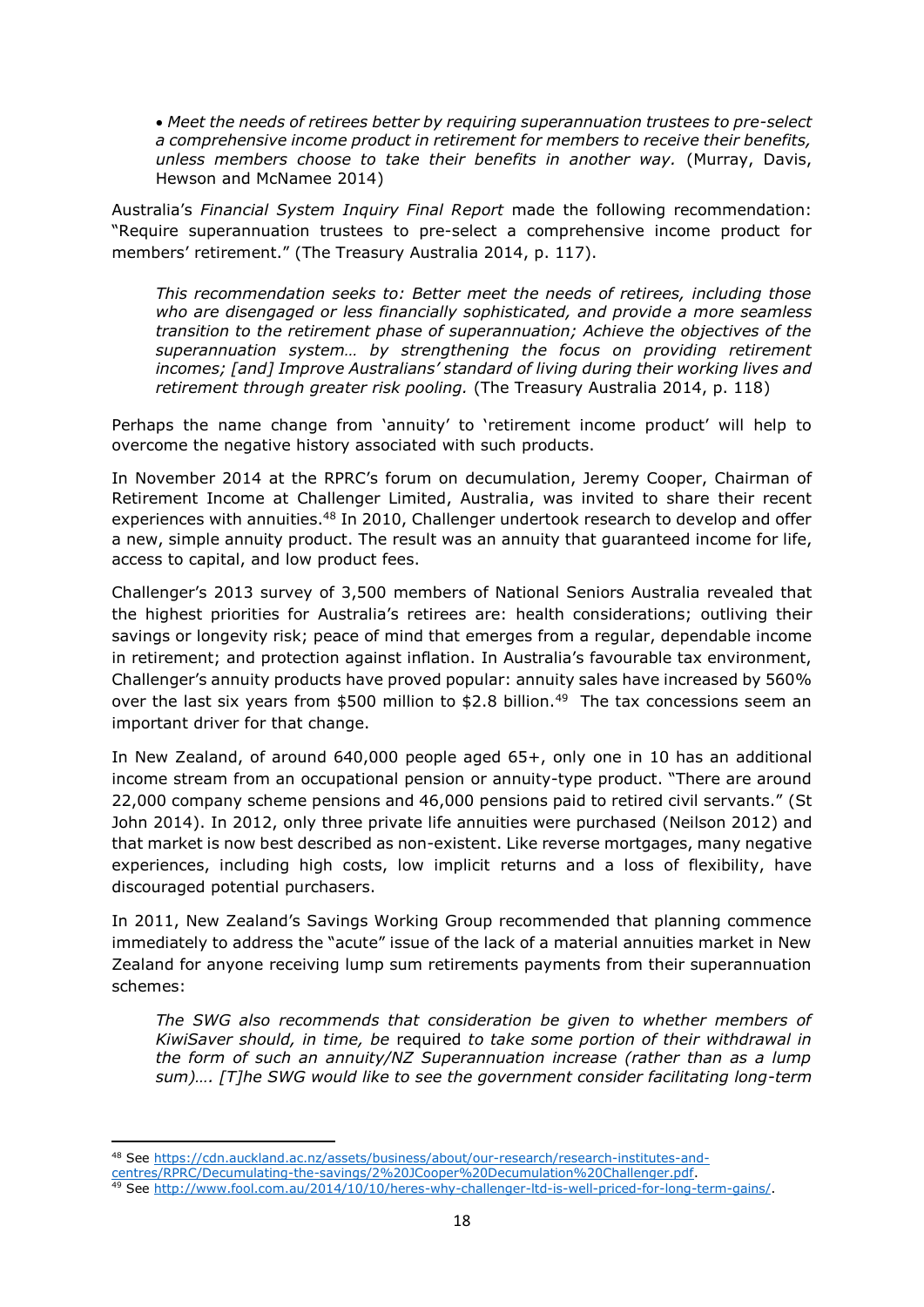*investment by issuing inflation-indexed bonds as well as annuities,..* [\(Savings](#page-24-1)  [Working Group 2011, p. 103\)](#page-24-1)

#### <span id="page-18-0"></span>**New Zealand Income Guarantee**

Former AXA NZ CEO, Ralph Stewart, has formed New Zealand Income Guarantee (NZIG) to develop a variable annuity product that allows investors to retain their capital, withdraw it when they choose, and have any balance paid to their estate when they die.<sup>50</sup> A separate insurance business owned by NZIG will receive an individual premium from each investor to cover the potential cost of them outliving their retirement capital. NZIG is waiting for the new insurance solvency standard to be issued by the Reserve Bank, setting out the minimum capital and risk management processes a provider must have if it is to offer products to help manage financial risks in retirement.<sup>51</sup>

The NZIG proponents argue that traditional annuities have relied on insurers taking a client's capital and their longevity or mortality risk and guaranteeing the client an annual payment. Rather than pooling investor's funds together and paying tax and holding cash reserves for the whole liability for all annuitants, NZIG will keep every investor's funds separate and individual, and is working with the Reserve Bank to determine the appropriate level of reserving. NZIG plans to hold a 50/50 mix of bonds and equities which will be set up in PIE funds, allowing most investors to pay tax at around 18%. The assets would be split into an earnings account and a capital account, payments from which would be tax free. In their earnings account are the returns they get from investing in the balanced fund, less fees and taxes.

NZIG suggests that this new product will fix the problem that retirees don't currently know how much money they're going to get or how long it will last. The product is nearly a \$2 trillion business in the US, about \$600 billion in Japan and there are at least 15 providers operating in Europe. It's still technically an annuity because it pays a regular income, but NZIG suggests it's completely different. "It's something they can have whenever they want it," Stewart said. "Under the old annuity, they would never ever get their capital back." Someone who puts \$100,000 into the proposed product is essentially topping up their NZS by 25%. Stewart says:

*Traditional annuities … require investors to surrender their capital, receive fixed interest returns, pay relatively high fees, suffer tax imposts and in most cases have no future liquidity. For providers the capital requirements are high and the margins low. Lifetime Income products are completely different always leaving the capital under the ownership of the investor, earning returns based on the performance of an underlying portfolio of balanced passive funds, offering liquidity for the investor or the estate at any times and paying regular income for life free of tax.<sup>52</sup>*

NZIG is proposing two different types of product, colloquially: "naked" and "dressed". With a naked drawdown, if someone puts in \$100,000 at age 65, they can expect a return of around 3.7% in a PIE fund, after fees and taxes. This would provide them with the certainty of \$5,000 a year in capital drawdowns from age 70 until around 96 years of age. That's 26 years. If a client wanted the capital payments guaranteed until they died they could use the "dressed" fund, charged at 1.5% for a lifetime guarantee of \$5,000 per year. The return on \$100,000 invested would fall to 2.2% meaning the funds would technically 'run

- <sup>51</sup> See [http://www.goodreturns.co.nz/article/976502107/stewart-aiming-to-launch-nzig-in-october.html.](http://www.goodreturns.co.nz/article/976502107/stewart-aiming-to-launch-nzig-in-october.html)
- <sup>52</sup> Ibid.

<sup>50</sup> See [https://cdn.auckland.ac.nz/assets/business/about/our-research/research-institutes-and-](https://cdn.auckland.ac.nz/assets/business/about/our-research/research-institutes-and-centres/RPRC/Decumulating-the-savings/4%20RStewart%20NZIG%20Decumulation.pdf)

[centres/RPRC/Decumulating-the-savings/4%20RStewart%20NZIG%20Decumulation.pdf.](https://cdn.auckland.ac.nz/assets/business/about/our-research/research-institutes-and-centres/RPRC/Decumulating-the-savings/4%20RStewart%20NZIG%20Decumulation.pdf)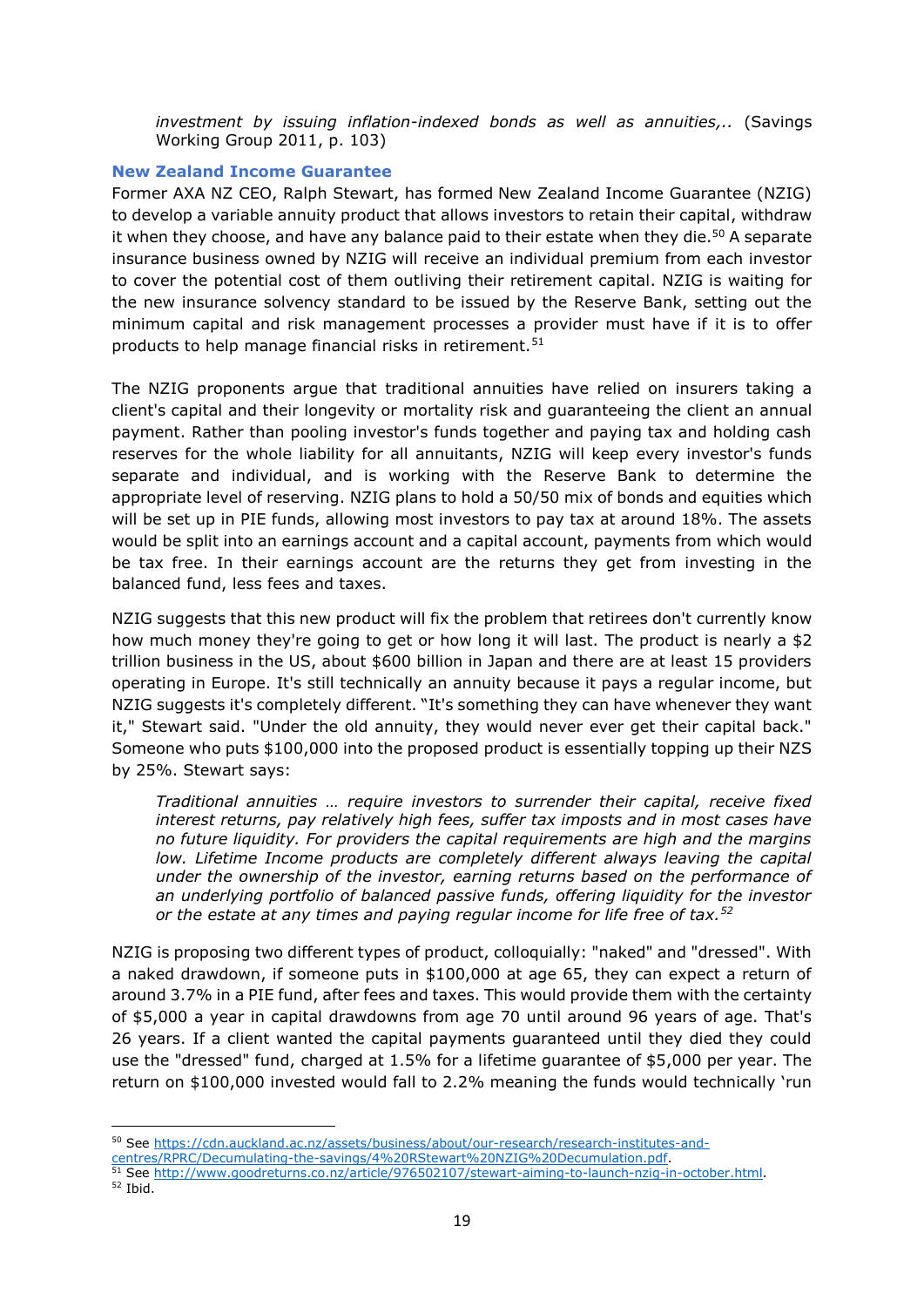out' when the client reached age 90 rather than 96. But the guarantee would then kick in and keep paying.

NZIG's proposal entails an annual tax free capital drawdown. That capital earns interest on the balanced fund that they're invested in and it's completely liquid and individual, and clients can draw money out as they wish. By combining the naked and dressed types, clients could be paid more sooner. Retirees could also defer their drawdown. A 65-yearold who deferred payments till he reached 67 could be guaranteed a 5.4% per annum return, and a 6% per annum return if they deferred till they were 70. Since 2007, people have been able to accumulate with KiwiSaver, but people also need a way of decumulating, so this possible product is timely.<sup>53</sup>

The key hurdles NZIG face are getting a binding ruling from Inland Revenue, becoming a licensed life insurance company and finding the capital to get to markey. Stewart says IRD has agreed that the withdrawals form this product should not be taxable, however will not issue the final ruling until they have reviewed the final offer documents. Currently the Reserve Bank is developing a set of appropriate solvency provisions for these products, which it plans to release to the market.<sup>54</sup>

#### <span id="page-19-0"></span>**A state option**

The RPRC has also theorised for some years on the development of a social insurance scheme to cover the risks of ageing, combining a gender-neutral life-time annuity with long-term care insurance (LTCI). Recent discussions in other countries including Australia have focused on developing the private LTCI market as an important supplement for public funding sources [\(Productivity Commission of Australia 2011;](#page-24-14) [Productivity Commission of](#page-24-15)  [Australia 2013\)](#page-24-15). "Because of the 1980s' reforms, New Zealand may be in a unique position to design new policies and products of this type which better share the costs of an ageing population." [\(St John, Dale and Ashton 2012\)](#page-24-16)

Middle income retirees in particular face four main risks:

- longevity risk living longer than expected and running out of money, or dying with unintended bequests
- unanticipated inflation
- investment risk
	- o failure to earn the required after-tax return
	- o fraud and mismanagement of retirement assets
- ill health and requiring long term care; uncertain costs.

The working title of the product is *KiwiSpend*. <sup>55</sup> The funding approach is designed so that the babyboom generation meets more of its own costs within that cohort. The target group is the middle 40% to 60% of those aged 65-74, with relatively modest financial savings of \$150,000 to \$200,000. A KiwiSpend lifetime annuity plus a long-term care add-on would provide an inflation adjusted maximum of \$10,000 net annually.

The School of Population Health research that suggests NZS plus \$6,000 to \$8,000 (2012) was needed annually to maintain a healthy lifestyle and KiwiSpend suggests that aiming for an annuity of a maximum of \$10,000 in 2015 is appropriate. The setting of a maximum is important to confine the implicit subsidies to the target group of middle income modestly

**<sup>.</sup>** 53 See [http://portfolioconstruction.com.au/nz/guaranteed-income-for-life.](http://portfolioconstruction.com.au/nz/guaranteed-income-for-life)

<sup>54</sup> See [http://www.goodreturns.co.nz/article/976502107/stewart-aiming-to-launch-nzig-in-october.html.](http://www.goodreturns.co.nz/article/976502107/stewart-aiming-to-launch-nzig-in-october.html)

<sup>55</sup> See [https://cdn.auckland.ac.nz/assets/business/about/our-research/research-institutes-and-](https://cdn.auckland.ac.nz/assets/business/about/our-research/research-institutes-and-centres/RPRC/Decumulating-the-savings/5%20SStJohn%20State%20option%20Decumulation.pdf)

[centres/RPRC/Decumulating-the-savings/5%20SStJohn%20State%20option%20Decumulation.pdf.](https://cdn.auckland.ac.nz/assets/business/about/our-research/research-institutes-and-centres/RPRC/Decumulating-the-savings/5%20SStJohn%20State%20option%20Decumulation.pdf)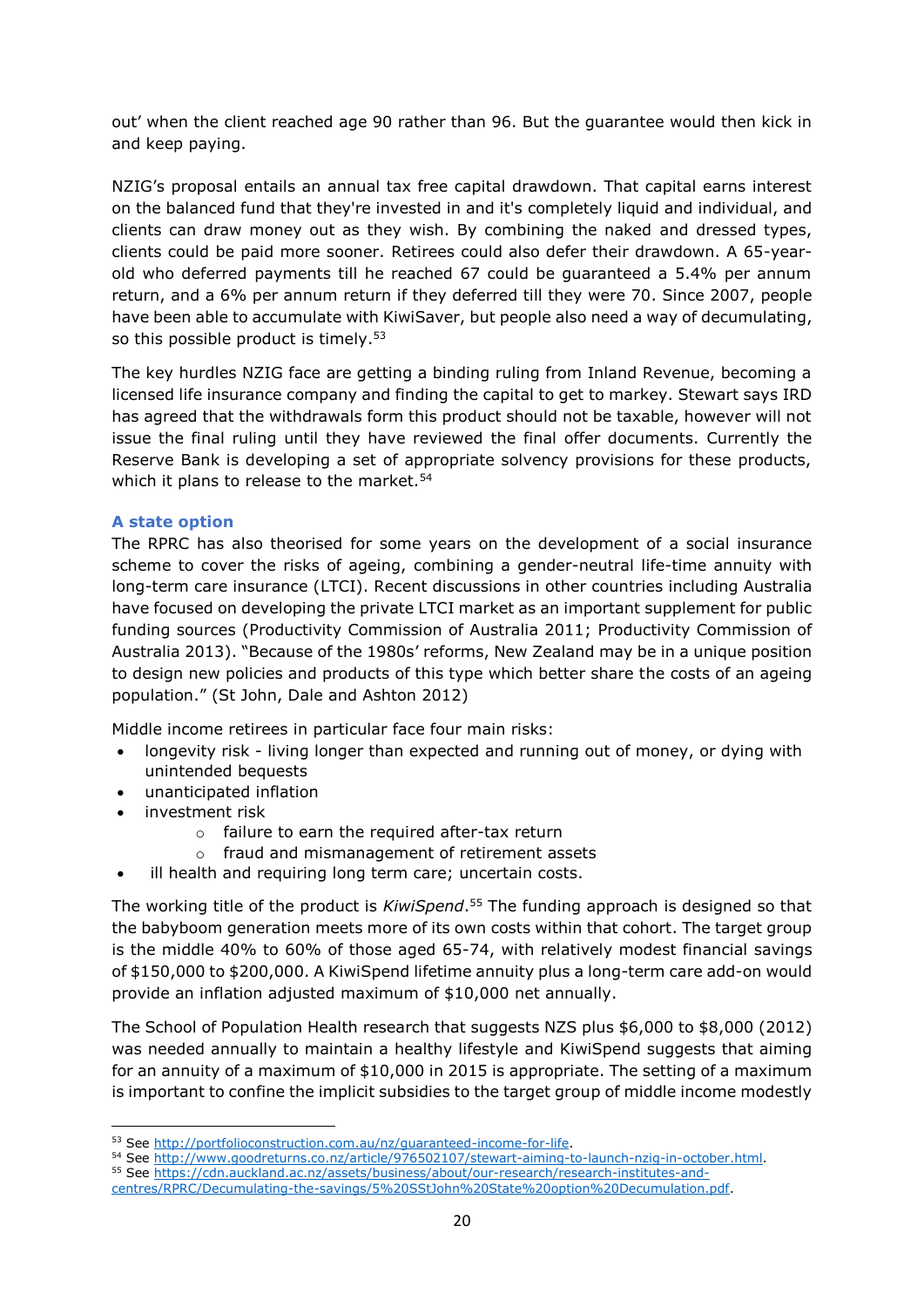well off retirees. In addition to taking a role to ensure appropriate regulation and adequate security, the Government could be the provider, and carry the inflation and longevity risks.

There is a high probability that a person will need LTC at some stage before death, although the duration and level of that need will vary across a wide range. Also, average life expectancy at age 60 or 65 is a poor guide to the years an individual may actually live: some will live more than twice as long as the average [\(Wadsworth, Findlater and Boardman](#page-24-17)  [2001\)](#page-24-17), and some will live a commensurately shorter number of years.

An additional feature of KiwiSpend is the LTCI add-on: if long term residential care is required, the annuity of \$10,000 trebles to \$30,000 annually. That add-on plus NZS would come close to meeting the annual costs of residential LTC of around \$50,000 in 2014. Instead of that extra cost being born by taxpayers or by the individual and their families through a stringent income and assets test, as it is now, the cost would be shared by the purchasers of annuities. This social insurance approach would relieve some of the burden of the costs of the ageing population, without creating hardship or unfair asset stripping.

The July 2015 asset threshold for qualifying for the state-funded Residential Care Subsidy  $(RCS)<sup>56</sup>$  to meet the cost of residential LTC for a single person was \$218,598, and for a married couple with one in care \$218,598 or \$119,709 + house +car.<sup>57</sup> Although the cost of hospital-level care can exceed \$1,500 a week, the cap on personal contributions for residential care in 2014 was \$873.04 to \$955.29 a week, depending on the Territorial Local Authority Region.<sup>58</sup> As estate duties were abolished in New Zealand in 1992, any remaining assets can then be bequeathed in full at death.

Under KiwiSpend, more of the costs of care would be carried by the retired cohort of annuitants. Individuals would also enjoy the peace of mind of the guaranteed income stream in addition to NZS. A ball-park price for the KiwiSpend \$10,000 inflation-adjusted gender-neutral life-annuity purchased at age 65, without the long term care insurance (LTCI) add-on would be \$144,000 and if guaranteed for 10 years, it would be \$154,200. These figures do not factor in adverse selection or overheads which can add about 20% to the cost of private annuities. With the LTCI KiwiSpend would cost \$157,700, and with the 10 year guarantee it would be \$167,900. Note that KiwiSpend trebles on going into LTC. The estimated prices rely on state provision not having to conform to the pure actuarial standards of private insurance, with the state bearing some of the risks as social insurance. 59

*Actuarially-based insurance cannot address uncertainties associated with LTCI, including the information problems facing both providers and potential purchasers. Although there are potential welfare gains if people can purchase LTCI, Barr [\(2010,](#page-23-16)  [p. 359\)](#page-23-16) concludes that such supply-side and demand-side problems mean "social insurance is a better fit".* [\(Dale, St John and Hanna 2012, p. 6\)](#page-23-17)

The RPRC's 2014 decumulation forum posed these questions: What would it take to get appropriate decumulation products to the New Zealand market? What are the critical characteristics of decumulation products? Would there be a role for the state? What is the

<sup>59</sup> See St John (2014) *Life annuity proposal with Long term care insurance "KiwiSpend"*, at: [https://cdn.auckland.ac.nz/assets/business/about/our-research/research-institutes-and](https://cdn.auckland.ac.nz/assets/business/about/our-research/research-institutes-and-centres/RPRC/Decumulating-the-savings/5%20SStJohn%20State%20option%20Decumulation.pdf)[centres/RPRC/Decumulating-the-savings/5%20SStJohn%20State%20option%20Decumulation.pdf.](https://cdn.auckland.ac.nz/assets/business/about/our-research/research-institutes-and-centres/RPRC/Decumulating-the-savings/5%20SStJohn%20State%20option%20Decumulation.pdf)

**<sup>.</sup>** <sup>56</sup> The RCS is funded through the Health budget.

<sup>57</sup> See [http://www.workandincome.govt.nz/individuals/brochures/residential-care-subsidy.html#Assets5.](http://www.workandincome.govt.nz/individuals/brochures/residential-care-subsidy.html#Assets5)

<sup>58</sup> See [http://www.health.govt.nz/our-work/life-stages/health-older-people/long-term-residential](http://www.health.govt.nz/our-work/life-stages/health-older-people/long-term-residential-care/maximum-contribution)[care/maximum-contribution.](http://www.health.govt.nz/our-work/life-stages/health-older-people/long-term-residential-care/maximum-contribution)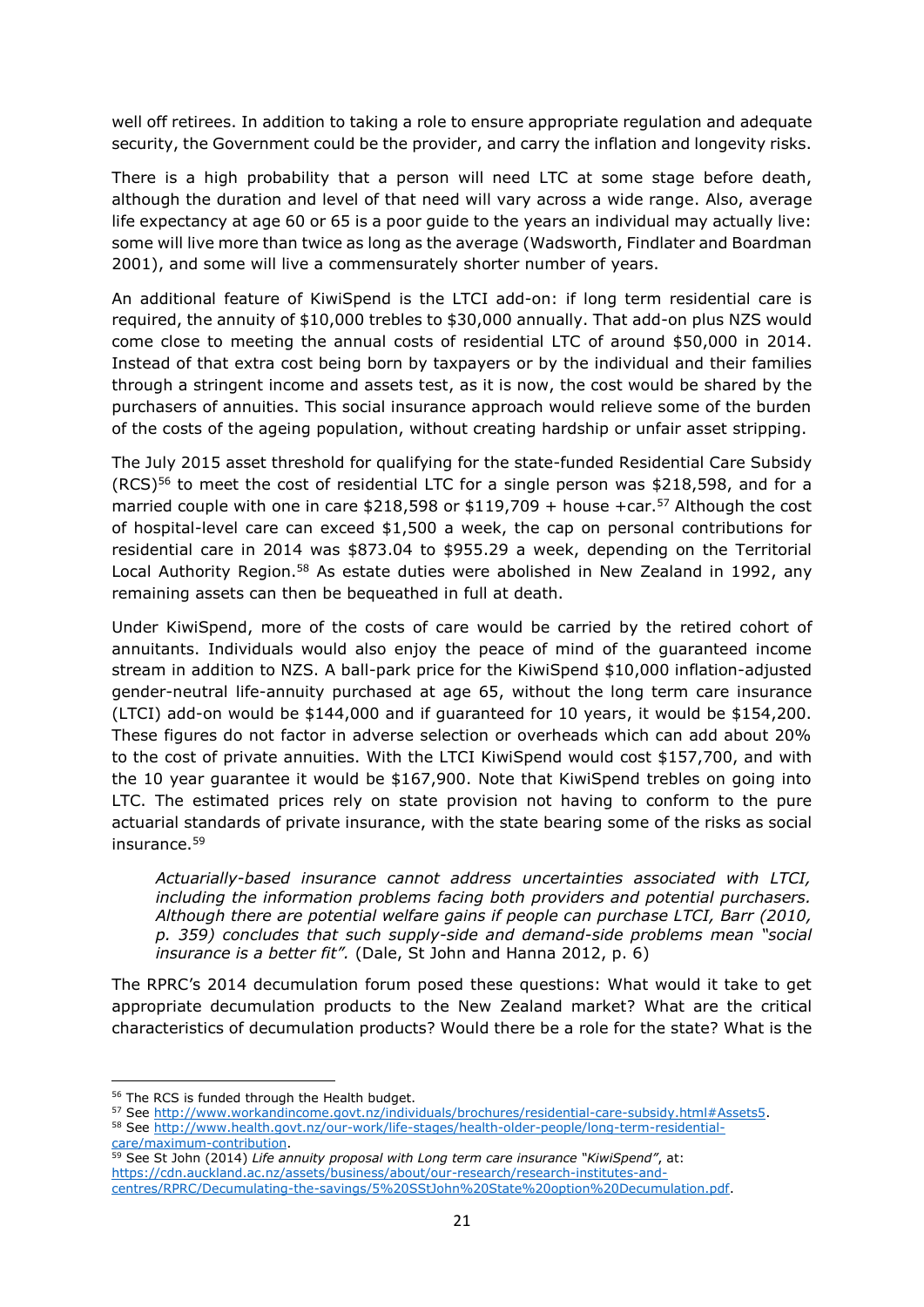role of consumer education? To get appropriate decumulation products to the New Zealand market, the forum found it would take some or all of:

- State mandating or compulsion of some kind, and/or
- Some form of tax break, and/or
- Some form of regulation, and
- A state guarantee.

There was strong support at the forum for this statement: "the only feasible provider is the state, as long as what is offered is not tax subsidised, not compulsory and broadly fiscally neutral, that is, taking into account the costs of health care attributable to the ageing population".

Long-term care insurance is difficult to price, and adverse selection and overheads could add another 20% to a purchase price, so there would be a fundamental role for the state in provision as well as regulation. The New Zealand market is too small to encourage competition among multiple private providers. The role of consumer education and financial education is important, but is secondary to access to appropriate decumulation products. And financial education is of little value in an environment that lacks consumer protection, and lacks access to functional, fair and affordable consumer products.

#### <span id="page-21-0"></span>**A note on gender**

The universal age pension in New Zealand provides a base level of protection against old age poverty for women, while the means tested Age Pension in Australia results in many older women being asset rich, but income poor.

In New Zealand and in Australia the data shows women accumulating smaller superannuation 'pots' for retirement, as a result of a combination of factors, including the gender wage gap. The World Economic Forum's 2014 report on the gender gap index ranks New Zealand 13th out of 142 countries, and ranks Australia 24th.<sup>60</sup> Lower pay for women provides less opportunity for saving.

In addition, the choice to have children and spend some time out of the workforce as primary caregiver results in contribution gaps to any retirement savings plan. Both KiwiSaver $61$  and Superannuation Guarantee $62$  data reveal on average lower individual savings for women than men, and reveal the gender gap in savings widening as the lifetime of contribution to the fund increases.

These factors and the greater average female longevity suggest that safe dis-saving options for women are particularly critical.

### <span id="page-21-1"></span>**Conclusion**

**.** 

The development of decumulation products in New Zealand is slow and fragmented. Drawdown products of various kinds, including home equity release products, are becoming more readily available, but they do not provide protection against the risk of

<sup>61</sup> See, for exampl[e http://www.goodreturns.co.nz/article/976502747/kiwisaver-gender-gap-widens.html,](http://www.goodreturns.co.nz/article/976502747/kiwisaver-gender-gap-widens.html) and [http://www.ird.govt.nz/resources/a/5/a5426d39-ecc1-40da-aa59-ec2ff3fbc28f/ks-evaluation-final-summary](http://www.ird.govt.nz/resources/a/5/a5426d39-ecc1-40da-aa59-ec2ff3fbc28f/ks-evaluation-final-summary-report.pdf)[report.pdf.](http://www.ird.govt.nz/resources/a/5/a5426d39-ecc1-40da-aa59-ec2ff3fbc28f/ks-evaluation-final-summary-report.pdf)

<sup>60</sup> See [http://reports.weforum.org/global-gender-gap-report-2014/.](http://reports.weforum.org/global-gender-gap-report-2014/)

 $62$  See, for exampl[e http://www.canstar.com.au/superannuation/the-92000-gender-gap/;](http://www.canstar.com.au/superannuation/the-92000-gender-gap/) and [http://www.tai.org.au/node/2131.](http://www.tai.org.au/node/2131)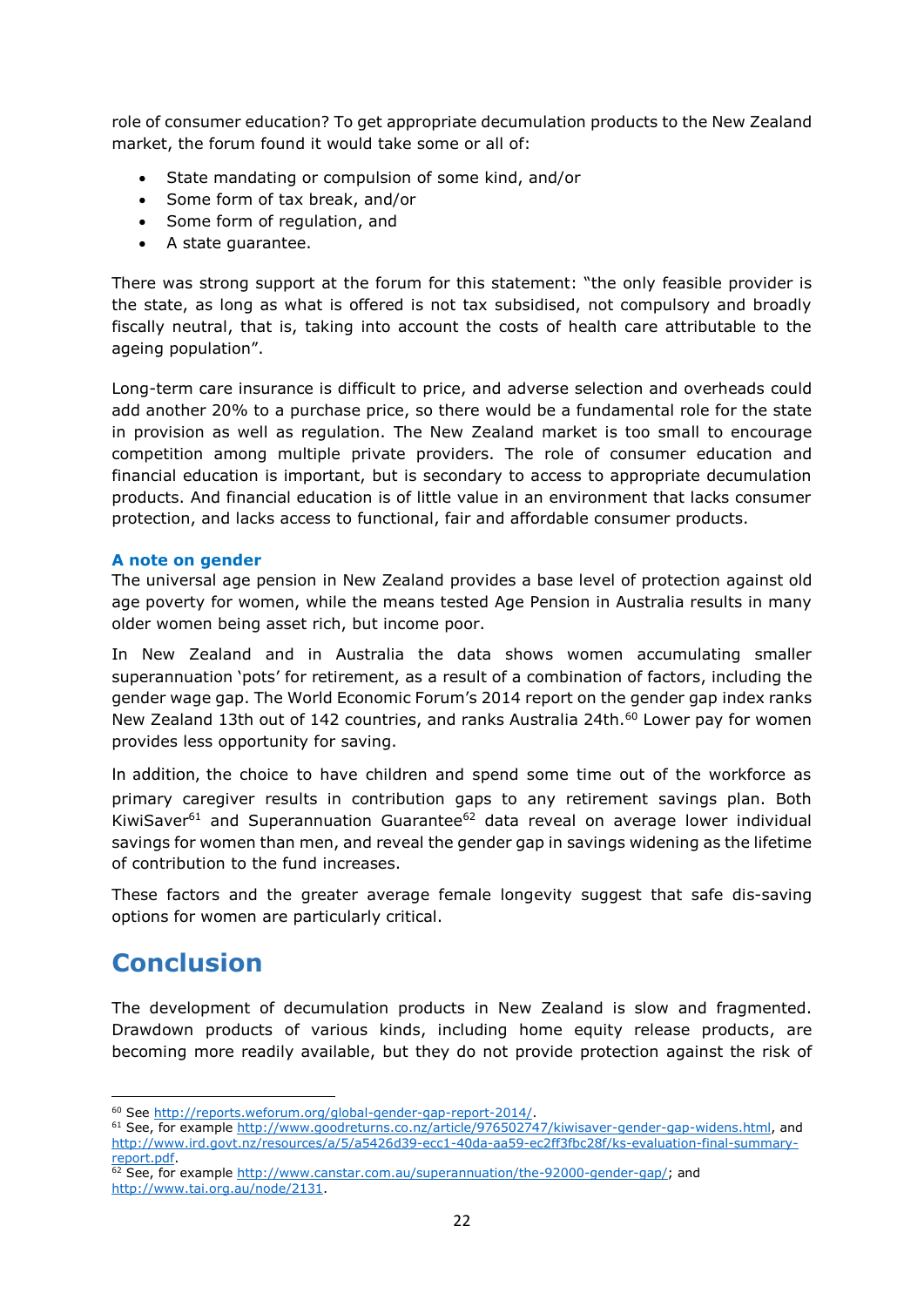outliving savings. The need for safe, fair, affordable decumulation products is clear, perhaps particularly for women, with smaller accumulations of retirement savings.

There is widespread if reluctant acceptance that to offer a life annuity product requires a strong role for the state that may also include provision. <sup>63</sup> A public education campaign for KiwiSpend similar to the KiwiSaver promotion could enable a similar adoptive and adaptive response.

Another alternative is to encourage participation by successful Australian providers of life annuities. Challenger's success there could perhaps be replicated here.

What is more urgent is to begin the conversation, grounded in intergenerational equity, about the needs of those aged 65+ and the costs of meeting those needs. This conversation also requires acknowledgement of the vastly increasing numbers of those aged 65+.

The risk is that, rather than engaging with the complexities of decumulation, the Government will sidestep the issues with reliance on advice or guidance, further individualising the problem of decumulation. As Casey and Bateman [\(2014, p. 6\)](#page-23-18) argue in their response to Australia's *Financial System Inquiry Final Report*:

*merely advocating better help for financial consumers – and, in particular, for those who have built up superannuation assets and are trying to work out how to use these to maximise their wellbeing in retirement – is not sufficient. There is a need:* 

*a) to make clear what is meant by assistance, and to make sure that consumers understand what is being provided and what is not; and* 

*b) to appreciate that the provision of appropriate assistance is costly and that a way be found whereby the necessary resources are made available such that those who need assistance can and do obtain it.*

More fundamentally, the Government needs to take an active role in encouraging rational decumulation products including a consideration of subsidisation and/or direct provision and underwriting.

<sup>63</sup> For example: "the only feasible provider is the state". See

[https://cdn.auckland.ac.nz/assets/business/about/our-research/research-institutes-and](https://cdn.auckland.ac.nz/assets/business/about/our-research/research-institutes-and-centres/RPRC/Decumulating-the-savings/decumulation-group-1-workshop-notes.pdf)[centres/RPRC/Decumulating-the-savings/decumulation-group-1-workshop-notes.pdf.](https://cdn.auckland.ac.nz/assets/business/about/our-research/research-institutes-and-centres/RPRC/Decumulating-the-savings/decumulation-group-1-workshop-notes.pdf)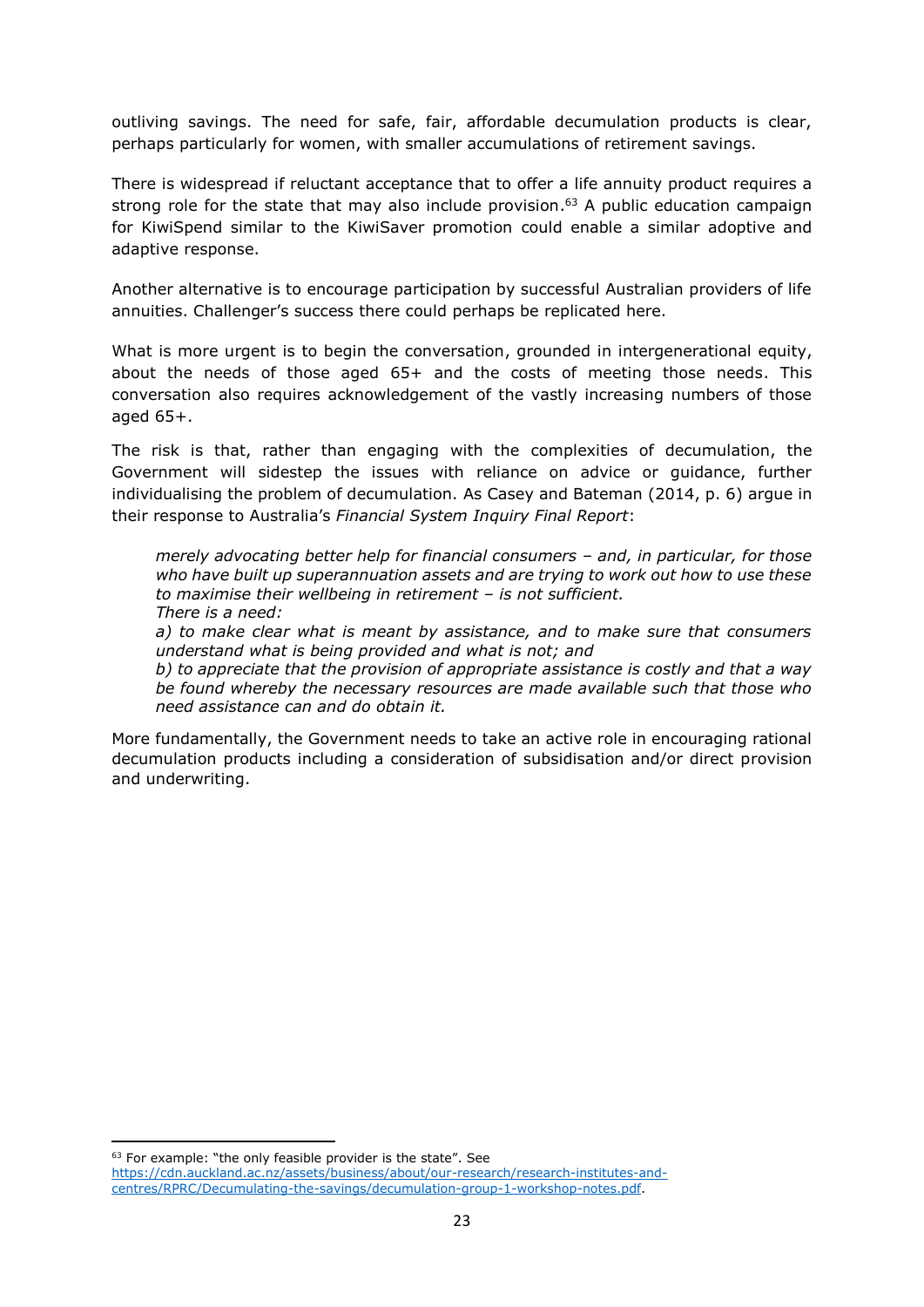## <span id="page-23-0"></span>**Bibliography**

- <span id="page-23-16"></span>Barr, N. (2010). "Long-term Care: A Suitable Case for Social Insurance." Social Policy and Administration **44**(4): 359 - 374.
- <span id="page-23-7"></span>Casey, B. H. (2015). The abolition of the annuity obligation in the UK: what it means. 23rd Annual Colloquium of Superannuation Researchers. University of New South Wales.
- <span id="page-23-18"></span>Casey, B. H. and H. Bateman (2014). Comments on Financial System Inquiry Final Report submitted to The Treasury of the Government of Australia. UK and Australia, University of Warwick, UK, and University of New South Wales.
- Clement, D. (2015). Annuities keep money coming in until its all over. 2 May. The New Zealand Herald. Auckland.
- <span id="page-23-1"></span>Cooper, J. R. (2014). "Are Defined Contribution Pension Plans Fit For Purpose In Retirement?" Seattle University Law Review **37**(2): 511 - 532.
- <span id="page-23-2"></span>Dale, M. C. (2012) Symposium Proceedings: Spending the Savings: Decumulation and Middle-Income Retirement, 30 November. DOI: [http://docs.business.auckland.ac.nz/Doc/2012-](http://docs.business.auckland.ac.nz/Doc/2012-Proceedings-Spending-the-Savings-Symposium.pdf) [Proceedings-Spending-the-Savings-Symposium.pdf](http://docs.business.auckland.ac.nz/Doc/2012-Proceedings-Spending-the-Savings-Symposium.pdf)
- <span id="page-23-3"></span>Dale, M. C. (2014). Turning silver to gold: Policies for an ageing population (Revised 2015). RPRC Working Paper 2014-2. Auckland, Retirement Policy and Research Centre.
- <span id="page-23-17"></span>Dale, M. C., S. St John and J. Hanna (2012). Financing of Long-term Care and Long-term Care Insurance for the Aged: A Literature-based Comparison of Seven OECD Countries. RPRC Working Paper 2012-2. Auckland, Retirement Policy and Research Centre, The University of Auckland.
- <span id="page-23-9"></span>Davey, J. (2007). Home Equity Release Products in New Zealand: Risks and Opportunities. Report to Retirement Commission. 2007 Review of Retirement Income Policies. Wellington, New Zealand Institute for Research on Ageing**:** 33.
- <span id="page-23-11"></span>Deloitte (2014). Flat New Zealand reverse mortgage market could mean Baby Boomers miss out on a retirement opportunity. 25 August 2014 Media Release, Deloitte Australia's Actuaries & Consultants, and New Zealand's Safe Home Equity Release Plans Association (SHERPA).
- <span id="page-23-12"></span>Edmunds, S. (2015) ASB's decision to stop offering reverse mortgages is likely an indication of a lack of demand for the product, a banking expert says [www.mortgagerates.co.nz](http://www.mortgagerates.co.nz/) DOI: <http://www.mortgagerates.co.nz/article/976503249/asb-ditches-reverse-mortgages.html>
- <span id="page-23-5"></span>Gorman, E., G. M. Scobie and A. Towers (2012). Health and Retirement of Older New Zealanders. Treasury Working Paper 2012/02. Wellington: New Zealand, The Treasury.
- <span id="page-23-4"></span>Jackson, N., B. Cochrane and R. McMillan (2013). Workforce participation of older workers as an element of New Zealand's Retirement Income Framework: A Review of Existing Knowledge and Data. Wellington, Commission for Financial Literacy and Retirement Income.
- <span id="page-23-13"></span>Meadows, R. (2012) Is a reverse equity mortgage for you? stuff.co.nz DOI: <http://www.stuff.co.nz/business/money/7154680/Is-a-reverse-equity-mortgage-for-you>
- <span id="page-23-6"></span>Merton, R. C. (2014). "The crisis in retirement planning." Harvard Business Review(July/August).
- <span id="page-23-8"></span>Ministry of Business Innovation and Employment (2015) Issues Paper. Review of the Financial Advisers Act 2008 and the Financial Service Providers (Registration and Dispute Resolution) Act 2008. 66 DOI[: http://www.mbie.govt.nz/info-services/business/business-law/financial](http://www.mbie.govt.nz/info-services/business/business-law/financial-advisers/review-of-financial-advisers-act-2008/final-issues-paper-20-may-2015.pdf)[advisers/review-of-financial-advisers-act-2008/final-issues-paper-20-may-2015.pdf](http://www.mbie.govt.nz/info-services/business/business-law/financial-advisers/review-of-financial-advisers-act-2008/final-issues-paper-20-may-2015.pdf)
- <span id="page-23-14"></span>Murray, D., K. Davis, C. Hewson and B. McNamee (2014). Financial System Inquiry . Final Report. Canberra, The Treasury of the Commonwealth of Australia.
- <span id="page-23-15"></span>Neilson, P. (2012). What would it take to have a market for annuities? Spending the Savings: Decumulation and Middle-Income Retirement. Symposium Proceedings, 30 November. M.C.Dale. Auckland, Retirement Policy and Research Centre, The University of Auckland Business School**:** 30 - 34.
- <span id="page-23-10"></span>New Zealand Herald (2008) The sorry list of finance company failures. 26 June 2008. New Zealand Herald DOI:

[http://www.nzherald.co.nz/business/news/article.cfm?c\\_id=3&objectid=10517059](http://www.nzherald.co.nz/business/news/article.cfm?c_id=3&objectid=10517059)